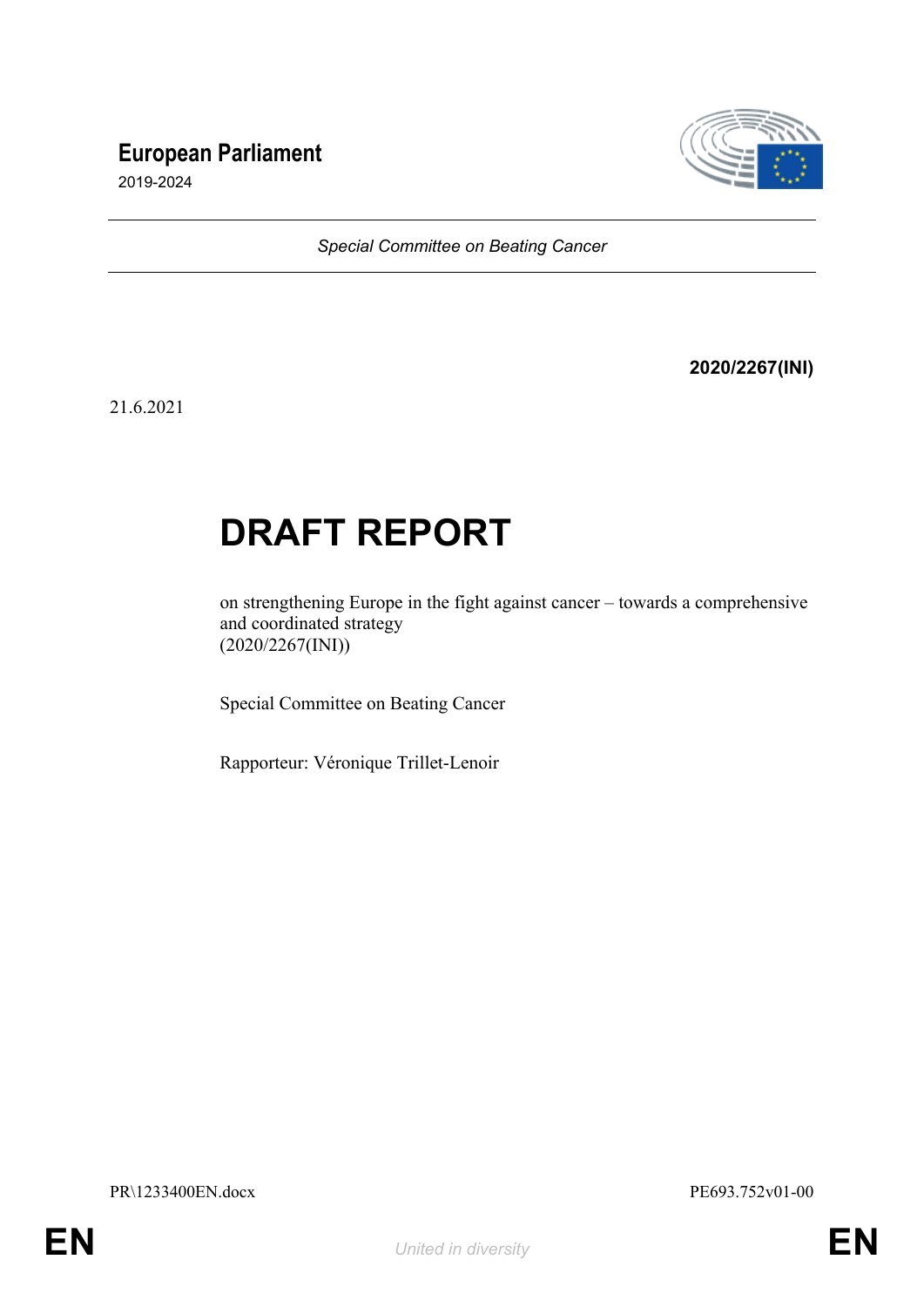PR\_INI

# **CONTENTS**

**Page**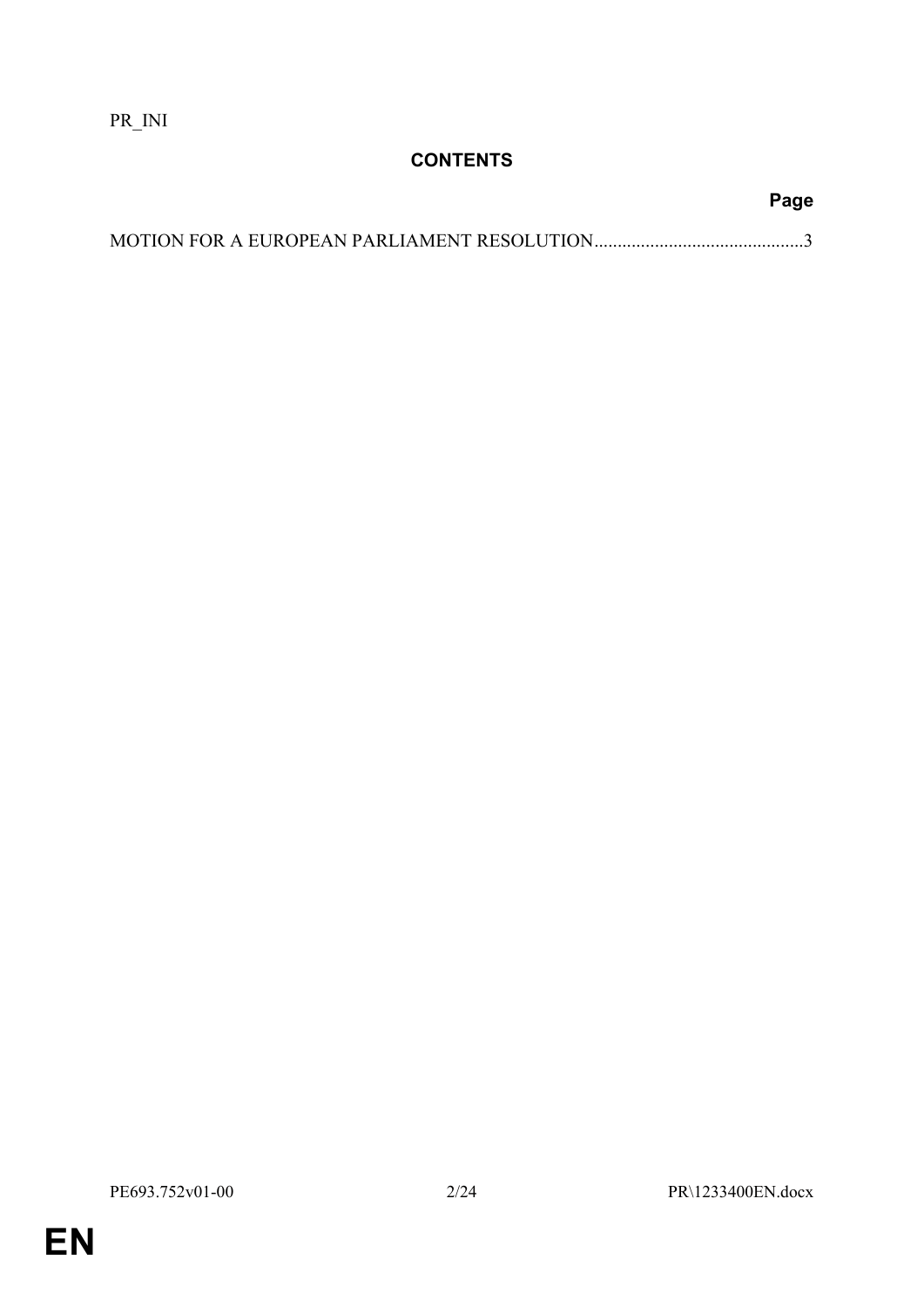# <span id="page-2-0"></span>**MOTION FOR A EUROPEAN PARLIAMENT RESOLUTION**

#### **on strengthening Europe in the fight against cancer – towards a comprehensive and coordinated strategy (2020/2267(INI))**

#### *The European Parliament*,

- having regard to its decision of 18 June 2020 on setting up a special committee on beating cancer, and defining its responsibilities, numerical strength and term of office<sup>1</sup>,
- having regard to the working document of its Special Committee on Beating Cancer of 27 October 2020 entitled 'Inputs of the Special Committee on Beating Cancer (BECA) to influence the future Europe's Beating Cancer Plan'<sup>2</sup> ,
- having regard to the Commission communication of 3 February 2021 on Europe's Beating Cancer Plan (COM(2021)0044),
- having regard to the Commission communication of 11 December 2019 on the European Green Deal (COM(2019)0640),
- having regard to its resolution of 15 January 2020 on the European Green Deal<sup>3</sup>,
- having regard to the EU's Framework Programme for Research and Innovation 2021-2027 (Horizon Europe)<sup>4</sup> and the dedicated Horizon Europe Mission on Cancer<sup>5</sup>,
- having regard to the Commission communication of 20 May 2020 entitled 'A Farm to Fork Strategy for a fair, healthy and environmentally friendly food system' (COM(2020)0381),
- having regard to the Commission communication of 25 November 2020 on the Pharmaceutical Strategy for Europe (COM(2020)0761),
- having regard to the Commission communication of 14 October 2020 entitled 'Chemicals Strategy for Sustainability – Towards a Toxic-Free Environment' (COM(2020)0667),
- having regard to its resolution of 10 July 2020 on the Chemicals Strategy for Sustainability<sup>6</sup>,
- having regard to its resolution of 10 July 2020 on the EU's public health strategy post-

6 Texts adopted, P9\_TA(2020)0201.

<sup>&</sup>lt;sup>1</sup> Texts adopted, P9  $TA(2020)0160$ .

<sup>2</sup>[Working document of 27 October 2020.](https://www.europarl.europa.eu/doceo/document/BECA-DT-660088_EN.pdf)

<sup>&</sup>lt;sup>3</sup> Texts adopted, P9\_TA(2020)0005.

<sup>4</sup>Regulation (EU) 2021/695 of 28 April 2021 establishing Horizon Europe – the Framework Programme for Research and Innovation, laying down its rules for participation and dissemination, OJ L 170, 12.5.2021, p. 1.

 $<sup>5</sup>$  Interim report of the Mission Board for Cancer entitled 'Conquering cancer: Mission possible'.</sup>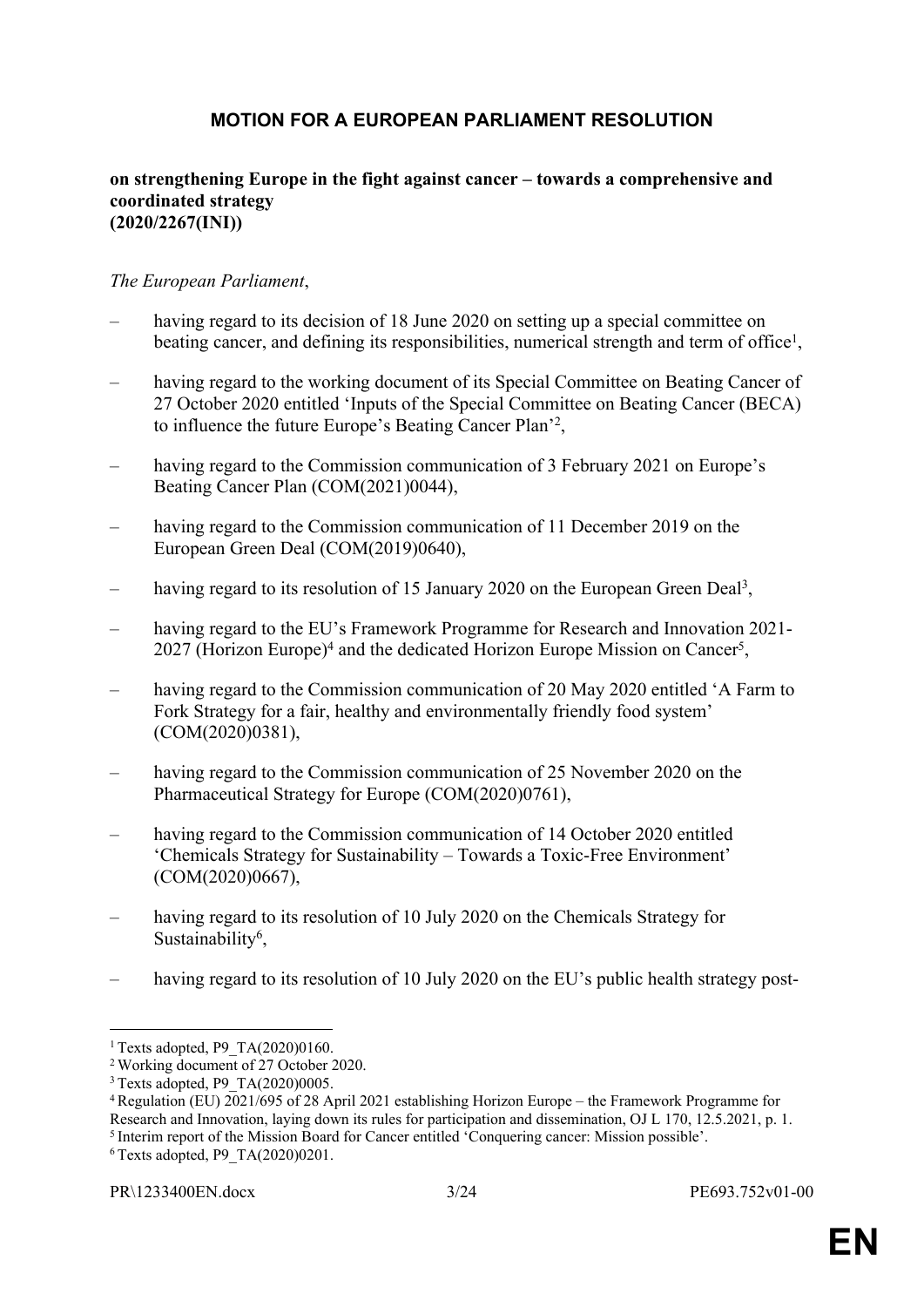COVID-19<sup>7</sup> ,

- having regard to the public consultation synopsis report of its Special Committee on Beating Cancer of 19 April 2021 entitled 'The impact of the COVID-19 pandemic on cancer prevention, health services, cancer patients and research: lessons from a public health crisis',
- having regard to the Commission communication of 11 November 2020 entitled 'Building a European Health Union – preparedness and resilience' (COM(2020)0724), and to the related Commission proposals for regulations of the European Parliament and of the Council of 11 November 2020 on serious cross-border threats to health (COM(2020)0727), on a reinforced role for the European Medicines Agency in crisis preparedness and management for medicinal products and medical devices (COM(2020)0725), and amending Regulation (EC) No 851/2004 establishing a European Centre for disease prevention and control (COM(2020)0726),
- having regard to Regulation (EU) 2021/522 of the European Parliament and of the Council of 24 March 2021 establishing a Programme for the Union's action in the field of health ('EU4Health Programme') for the period 2021-2027<sup>8</sup> ,
- having regard to Regulation (EU) 2021/694 of the European Parliament and of the Council of 29 April 2021 establishing the Digital Europe Programme<sup>9</sup>,
- having regard to the UN Sustainable Development Goals (SDGs), in particular SDG 3 on good health and well-being,
- having regard to the fourth edition of the European Code Against Cancer,
- having regard to the activity and conclusions of the all-party interest group MEPs Against Cancer (MAC),
- having regard to Rule 54 of its Rules of Procedure.
- having regard to the report of Special the Committee on Beating Cancer (A9-0000/2021),
- A. whereas Europe's Beating Cancer Plan should effectively respond to the call for progress by the families and doctors of the 1.3 million people who die from cancer each year in Europe, including 6 000 children, the crucial needs of patients who are currently in need of efficient and innovative treatments, the rightful expectations of more than 12 million cancer survivors facing the difficult return back to a 'normal life', the clear will of future generations to be protected against health threats, and the concern of governments facing a growing economic burden from cancer and its related treatments;
- B. whereas Europe represents less than 10 % of the world's population, but accounts for a quarter of all cancer cases, and whereas cancer is the second leading cause of death in Europe after cardiovascular diseases; whereas although there has been a slight decrease

<sup>7</sup>Texts adopted, P9\_TA(2020)0205.

 $8$  OJ L 107, 26.3.2021, p. 1.

<sup>9</sup> OJ L 166, 11.5.2021, p. 1.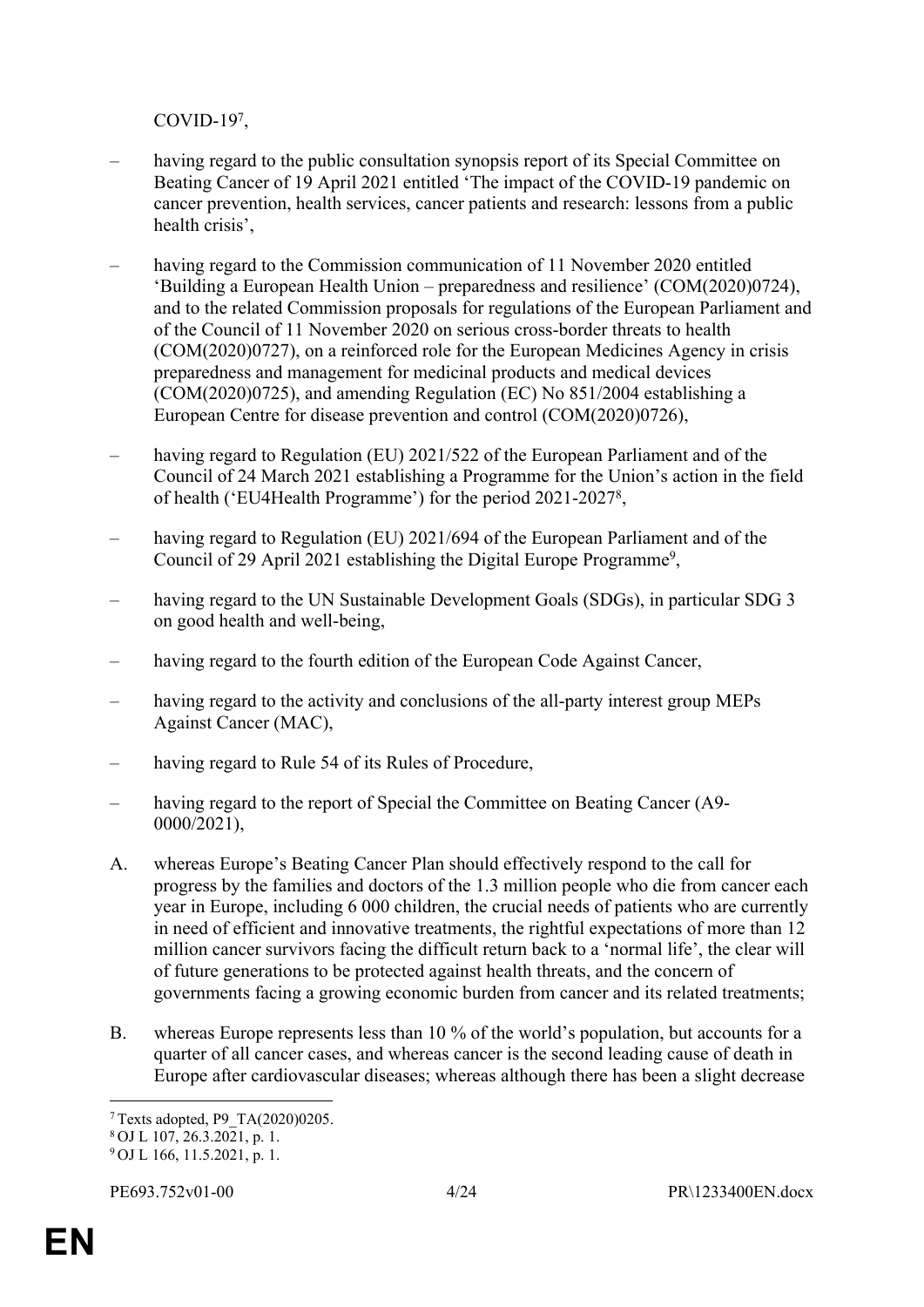in mortality rates thanks to screening campaigns and therapeutic innovation, the number of cases diagnosed is nevertheless increasing, notably due to longer life expectancies, which results in ageing populations; whereas almost three quarters of all cancer diagnoses in the EU occur in people aged 60 or above;

- C. whereas cancer illustrates social injustice in healthcare, as differences in cancer survival rates across the EU Member States exceed 25 %; whereas EU citizens are unequal in terms of prevention, unequally protected against risk factors, unequally educated in terms of healthy behaviours and unequally equipped against misinformation; whereas EU citizens are unequal in terms of timely access to quality care from Member State to Member State and from region to region in any given country; whereas after recovery or when in remission, EU citizens are unequal in their ability to return to work, to be financially independent and to return to a harmonious familial, social and emotional life;
- D. whereas specific national or regional cancer policies have been set up in most Member States, whose missions and budgets are heterogeneous;
- E. whereas the goal of Europe's Beating Cancer Plan should not only be to fight against a crucial public health issue and to help patients live longer and better lives, but should also be to initiate a reduction in health inequalities and inequities and lower the social and economic burden of the disease; whereas the Commission should promote a patientcentred and citizens' rights-based approach by integrating considerations of justice, sustainability, equity, solidarity, innovation and collaboration at the very core of Europe's Beating Cancer Plan;
- F. whereas health literacy includes the acquisition of knowledge and skills, awareness of rights and the confidence to take action to improve personal and community health; whereas actions to promote health literacy under the Plan should focus on empowering patients and citizens; whereas all efforts to increase health literacy should take into account people with learning disabilities, as well as ensure that the necessary information is available in common non-EU languages in order to reach migrants and new arrivals;
- G. whereas the Plan should be implemented in close association with the recommendations and actions of the International Agency for Research on Cancer (IARC), the UN SDGs for global health, and the recommendations and guidelines of the World Health Organization (WHO), and should acknowledge as a priority the EU's solidarity and partnership with low- and middle-income countries;
- H. whereas addressing cancer could be used as a model for other non-communicable diseases, and whereas patients with other chronic diseases should therefore also benefit from the achievements of Europe's Beating Cancer Plan;
- I. whereas a common policy driven at European level is absolutely essential for progress in the area of cancer; whereas the primary responsibility for health protection and healthcare systems lies with the Member States;
- J. whereas a comprehensive, multidisciplinary and coordinated approach to addressing social, individual, environmental and commercial health determinants is needed at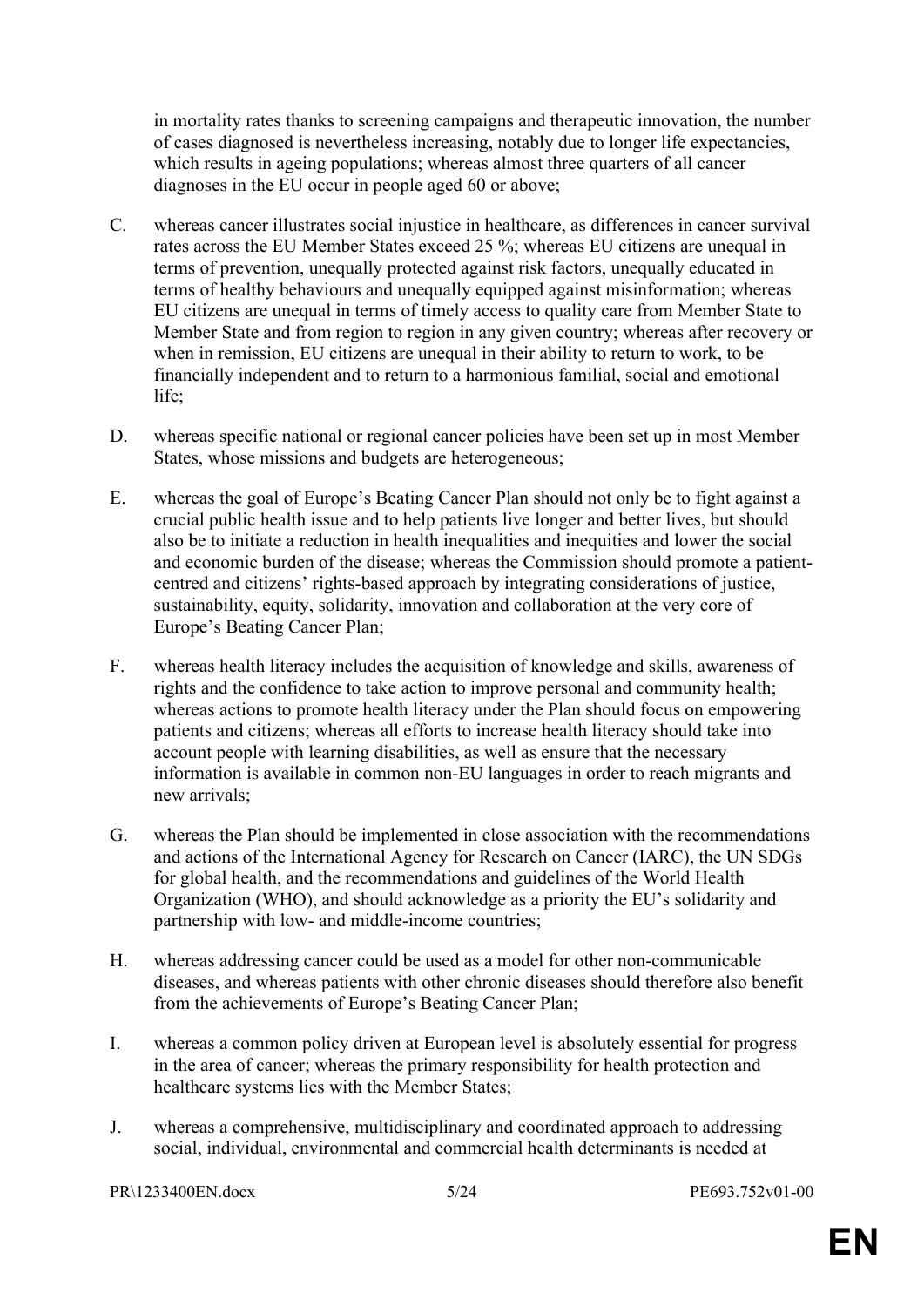regional, national and European level in order to support actions targeting all aspects of cancer (prevention, detection, treatment, palliative care and reintegration) through the effective mobilisation of key tools such as research and knowledge sharing; whereas new technologies and artificial intelligence have high potential for improvements in the field of cancer research;

- K. whereas the 'Health in All Policies' and 'One Health' approaches should be promoted further, and efforts to fight cancer should be integrated into all EU policies;
- L. whereas the EU and its Member States should mobilise their forces and provide adequate incentives and sustainable budgets so as to achieve the ambitious objective of conquering the cancer burden and the fatality of cancer in Europe;
- M. whereas Europe's Beating Cancer Plan could therefore represent the first step towards a real European Health Union;

#### *A. Areas of action*

#### *I. Cancer prevention in all European policies*

- 1. Strongly believes that preventive actions against cancer should be implemented in all European policies and funding programmes;
- 2. Calls on the Commission and Member States to design and implement effective prevention measures at national and EU level, based on best practices, independent expertise and guidance;
- 3. Acknowledges that more than 40 % of all cancers are preventable through coordinated actions on social, individual, environmental and commercial health determinants;
- 4. Supports the aim of the Horizon Europe Cancer Mission to avert more than 3 million additional premature deaths over the 2021-2030 period , by accelerating progress in cancer prevention and control programmes and creating more equal access to these programmes;
- 5. Deplores the significant health inequalities in the EU as regards cancer prevention; insists on the need to pay special attention to vulnerable and marginalised populations in order to ensure their access to cancer prevention services;
- 6. Acknowledges that tobacco use, in particular cigarette smoking, is by far the largest preventable cause of cancer in the EU, as the cause of 15-20 % of European cancer cases and the main risk factor for cancer death in Europe (27 % of cancer fatalities equalling 700 000 cancer deaths annually in the EU); recalls that major differences exist across the EU since the proportion of smokers varies more than fivefold from one country to another;
- 7. Strongly supports the goal of a 'tobacco-free generation', as set out in Europe's Beating Cancer Plan, where less than 5 % of the population uses tobacco by 2040, compared to around 25 % today;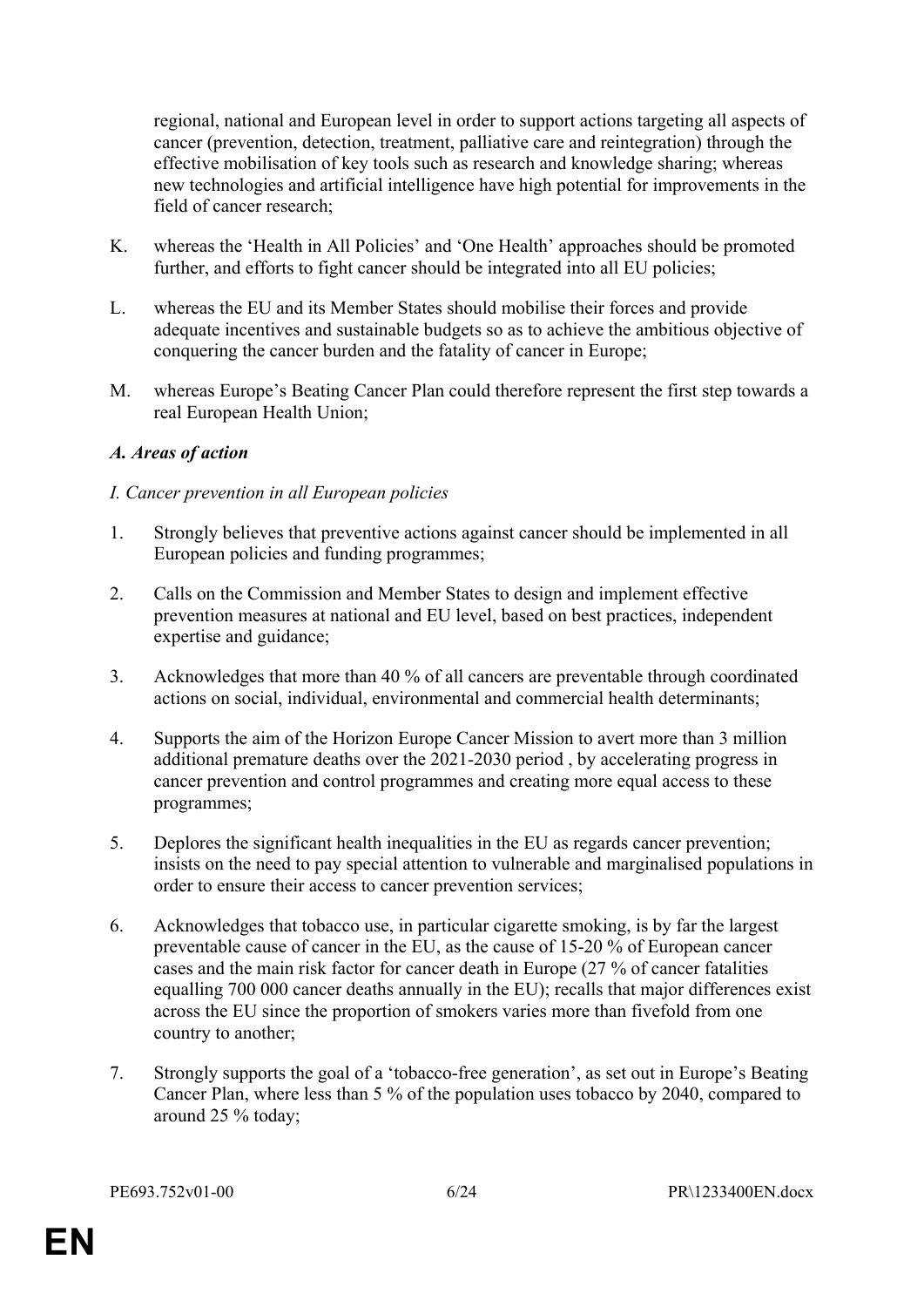- 8. Welcomes the Commission's intention to review the Tobacco Products Directive<sup>10</sup>, the Tobacco Products Tax Directive<sup>11</sup> and the legal framework on cross-border purchases of tobacco by private individuals in order to introduce the following:
	- a) an increase in minimum excise duties for all tobacco products, which could result in a reduction in tobacco use, notably among young people;
	- b) a requirement for plain packaging and the obligation to include health warnings on 80 % of the front and back of cigarette packaging;
	- c) a ban on flavourings in all tobacco products to reduce the appeal of these products to non-smokers and young people;
	- d) an authorisation for Member States to introduce a ban on plastic cigarette filters on health and environmental grounds;
	- e) the continuation of evaluations of the health risks related to electronic cigarettes and the establishment of a list of substances contained and emitted by these products at European level, based on the model published by the French Agency for Health Security;
- 9. Calls for the rapid implementation of the WHO Framework Convention on Tobacco Control, paying specific attention to the protection of public health policies from the vested interests of the tobacco industry.
- 10. Supports the Commission's proposal to update the Council recommendation of  $30$  November 2009 on smoke-free environments<sup>12</sup> to extend its coverage to emerging products, such as e-cigarettes and heated tobacco products, and to extend smoke-free environments, including outdoor spaces;
- 11. Recalls that ethanol and acetaldehyde in alcoholic beverages are classified as carcinogenic to humans by the IARC, and that in Europe an estimated 10 % of all cancer cases in men and 3 % of all cancer cases in women are attributable to alcohol consumption;
- 12. Welcomes the Commission's target of achieving a reduction of at least 10 % in the harmful use of alcohol by 2025; encourages the Commission and the Member States to promote actions to reduce and prevent alcohol-related harm within the framework of a revised EU alcohol strategy<sup>13</sup>; supports the provision of better information to consumers by improving the labelling of alcohol beverages to include prominent warning labels and introducing the mandatory indication of the list of ingredients and nutritional information; calls for the prohibition of alcohol advertising at sport events and for the

<sup>&</sup>lt;sup>10</sup> Directive 2014/40/EU of the European Parliament and of the Council of 3 April 2014 on the approximation of the laws, regulations and administrative provisions of the Member States concerning the manufacture, presentation and sale of tobacco and related products, OJ L 127, 29.4.2014, p. 1.

 $11$  Council Directive 2011/64/EU of 21 June 2011 on the structure and rates of excise duty applied to manufactured tobacco, OJ L 176, 5.7.2011, p. 24.

<sup>12</sup>OJ C 296, 5.12.2009, p. 4.

<sup>&</sup>lt;sup>13</sup> Commission communication of 24 October 2006 on a EU strategy to support Member States in reducing alcohol-related harm (COM(2006)0625).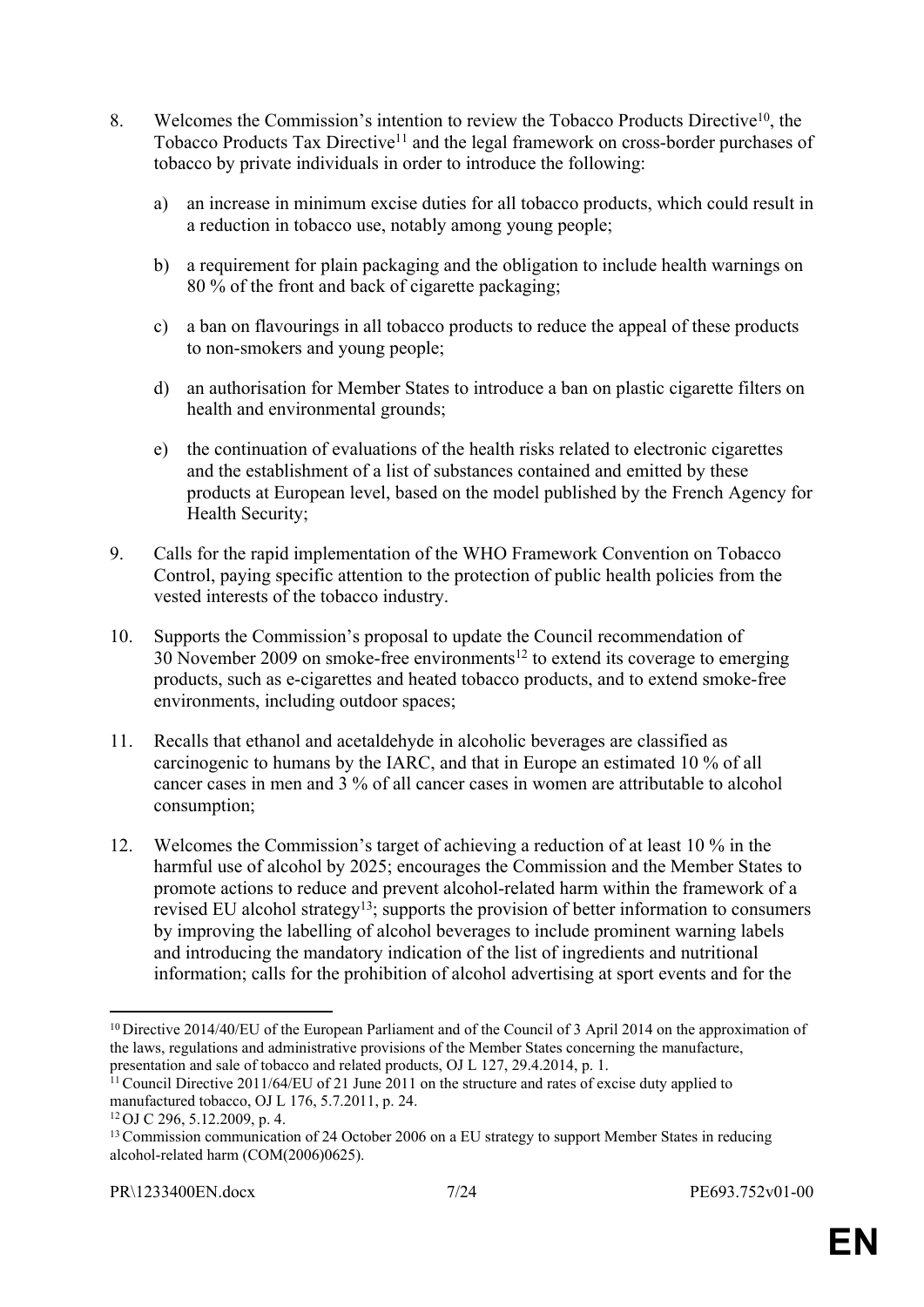prohibition of alcohol sponsorship of sport; considers it important to protect children from commercial communication on alcohol consumption, as well as product placement and sponsorship of alcohol brands, especially in the digital environment; calls for the strong monitoring of the implementation of the revised Audiovisual Media Service Directive<sup>14</sup>; encourages the allocation of public funds for national and European awareness campaigns; supports the planned review of EU legislation on the taxation of alcohol and on cross-border purchases of alcohol by private individuals and a review of alcohol pricing policies, including increasing taxes on alcoholic beverages;

- 13. Emphasises the role of a healthy diet in cancer prevention and that individual cancer risks can be reduced by an appropriate intake of fruits and vegetables, and therefore welcomes the upcoming revision of the 'EU school fruit, vegetables and milk scheme'; asks the Commission and the Member States to help consumers to make informed, healthy and sustainable choices about food products via the adoption of harmonised, mandatory front-of-pack nutrition labelling, such as the Nutri-Score; welcomes the focus on healthy nutrition in the EU Child Guarantee<sup>15</sup> and calls for a new EU Action Plan on Childhood Obesity; supports fiscal measures to make fresh foods (such as pulses, grains and vegetables) more affordable and accessible at national level, especially for people with low incomes; encourages Member States to use pricing policies, such as value added tax differentiation, and marketing controls to influence demand for, access to and the affordability of food and drink low in saturated fats, transfats, salt and sugar; supports Member States in restricting the advertising of ultraprocessed food products and sugary and sweetened beverages, including on social media;
- 14. Calls on Member States, regional and local governments, and civil society representatives to promote and facilitate the practice of sports activities, which is known to limit both the incidence and the recurrence of cancer, as well as mental health problems, and favour social inclusion;
- 15. Welcomes the launch of the EU's 'HealthLifestyle4all' campaign involving the promotion of sports, physical activity and healthy diets, in addition to other key sectors;
- 16. Points out that radiation from the sun contains invisible ultraviolet (UV) radiation which can lead to skin cancer; supports the strengthening of protection against exposure to UV radiation at EU level, especially in the framework of occupational health and safety legislation for outdoor workers; calls on the Member States to fully implement the rules on artificial tanning devices (sunbeds)<sup>16</sup> and to work together towards the phasing out of sunbeds for cosmetic purposes;
- 17. Acknowledges that around 2 % of the European cancer burden can be attributed to

<sup>&</sup>lt;sup>14</sup> Directive (EU) 2018/1808 of the European Parliament and of the Council of 14 November 2018 amending Directive 2010/13/EU on the coordination of certain provisions laid down by law, regulation or administrative action in Member States concerning the provision of audiovisual media services (Audiovisual Media Services Directive) in view of changing market realities, OJ L 303, 28.11.2018, p. 69.

<sup>&</sup>lt;sup>15</sup> Commission proposal of 24 March 2021 for a Council recommendation establishing a European Child Guarantee (COM(2021)0137).

<sup>&</sup>lt;sup>16</sup> Directive 2014/35/EU of the European Parliament and of the Council of 26 February 2014 on the harmonisation of the laws of the Member States relating to the making available on the market of electrical equipment designed for use within certain voltage limits, OJ L 96, 29.3.2014, p. 357.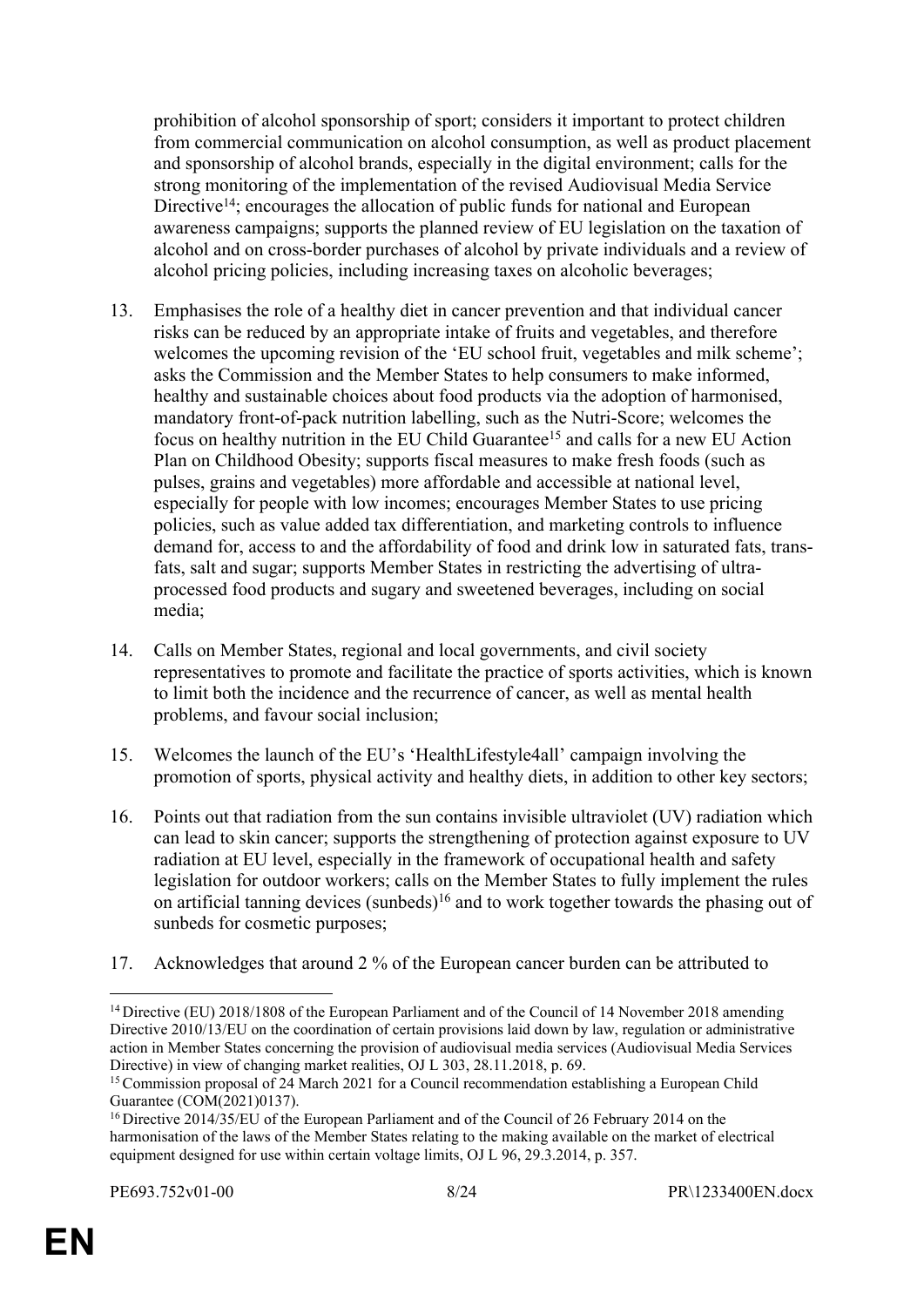ionizing radiation and that indoor exposure to radon and its decay products is the second leading cause of lung cancer in Europe; looks forward to the results of the Euratom Research and Training Programme<sup>17</sup>, which will improve knowledge on exposure to radon, and the proposed countermeasures to reduce its accumulation in dwellings; encourages Member States to regularly update their national plans to reduce exposure to radon, as requested in the Directive on Exposure to Radioactive Sources<sup>18</sup>; calls on the Commission to introduce measures to protect workers exposed to ionising radiation such as airline crews, nuclear power plant workers and health professionals working in the radiology, radiotherapy or nuclear medicine sectors;

- 18. Sees the European Green Deal as a contributing factor in cancer prevention in Europe, via the reduction of air, food, water and soil pollution and of chemical exposure; calls for an evaluation of the impact of policies on cancer incidence to be integrated into the Farm to Fork Strategy and the Chemical, Zero Pollution and Non-Toxic Environment Strategies; welcomes the upcoming revision of the EU's air quality standards to align them with WHO guidelines; calls on the Commission to ensure that the common agricultural policy reduces the intake of pesticide residues; encourages the use and development of medicines that are safer for the environment;
- 19. Looks forward to the implementation of the revised Drinking Water Directive<sup>19</sup> and the implementation and enforcement of the Water Framework Directive<sup>20</sup>, which will reduce the concentrations in surface and ground waters of certain pollutants that could contribute to cancer incidence;
- 20. Calls for the registration, evaluation, authorisation and restriction of chemicals under the REACH Regulation<sup>21</sup> to be conducted in association with the IARC assessments; calls on the Commission to adopt effective guidance and legislation to reduce citizens' exposure to carcinogenic substances;
- 21. Considers that the next review of the European Code Against Cancer (ECAC) will have to take into account the latest knowledge on environmental carcinogens; calls for the regulation on food contact materials<sup>22</sup> to be reviewed in order to reduce exposure to carcinogens and endocrine disruptors;
- 22. Recalls that exposure at work is responsible for at least 120 000 deaths from cancer each year in the EU; looks forward to the forthcoming new EU Strategic Framework on Health and Safety at Work for the 2021-2027 period, the regular update of Directive

<sup>&</sup>lt;sup>17</sup> Council Regulation (Euratom) 2021/765 of 10 May 2021 establishing the Research and Training Programme of the European Atomic Energy Community for the period 2021-2025 complementing Horizon Europe – the Framework Programme for Research and Innovation, OJ L 167I, 12.5.2021, p. 81.

<sup>&</sup>lt;sup>18</sup> Council Directive 2013/59/Euratom of 5 December 2013 laying down basic safety standards for protection against the dangers arising from exposure to ionising radiation, OJ L 13, 17.1.2014, p. 1.

<sup>&</sup>lt;sup>19</sup> Directive (EU) 2020/2184 of the European Parliament and of the Council of 16 December 2020 on the quality of water intended for human consumption, OJ L 435, 23.12.2020, p. 1.

<sup>&</sup>lt;sup>20</sup> Directive 2000/60/EC of the European Parliament and of the Council of 23 October 2000 establishing a framework for Community action in the field of water policy, OJ L 327, 22.12.2000, p. 1.

<sup>21</sup>Regulation (EC) No 1907/2006 of the European Parliament and of the Council of 18 December 2006 concerning the Registration, Evaluation, Authorisation and Restriction of Chemicals (REACH), establishing a European Chemicals Agency, OJ L 396, 30.12.2006, p. 1.

<sup>&</sup>lt;sup>22</sup> Regulation (EC) No 1935/2004 of the European Parliament and of the Council of 27 October 2004 on materials and articles intended to come into contact with food, OJ L 338, 13.11.2004, p. 4.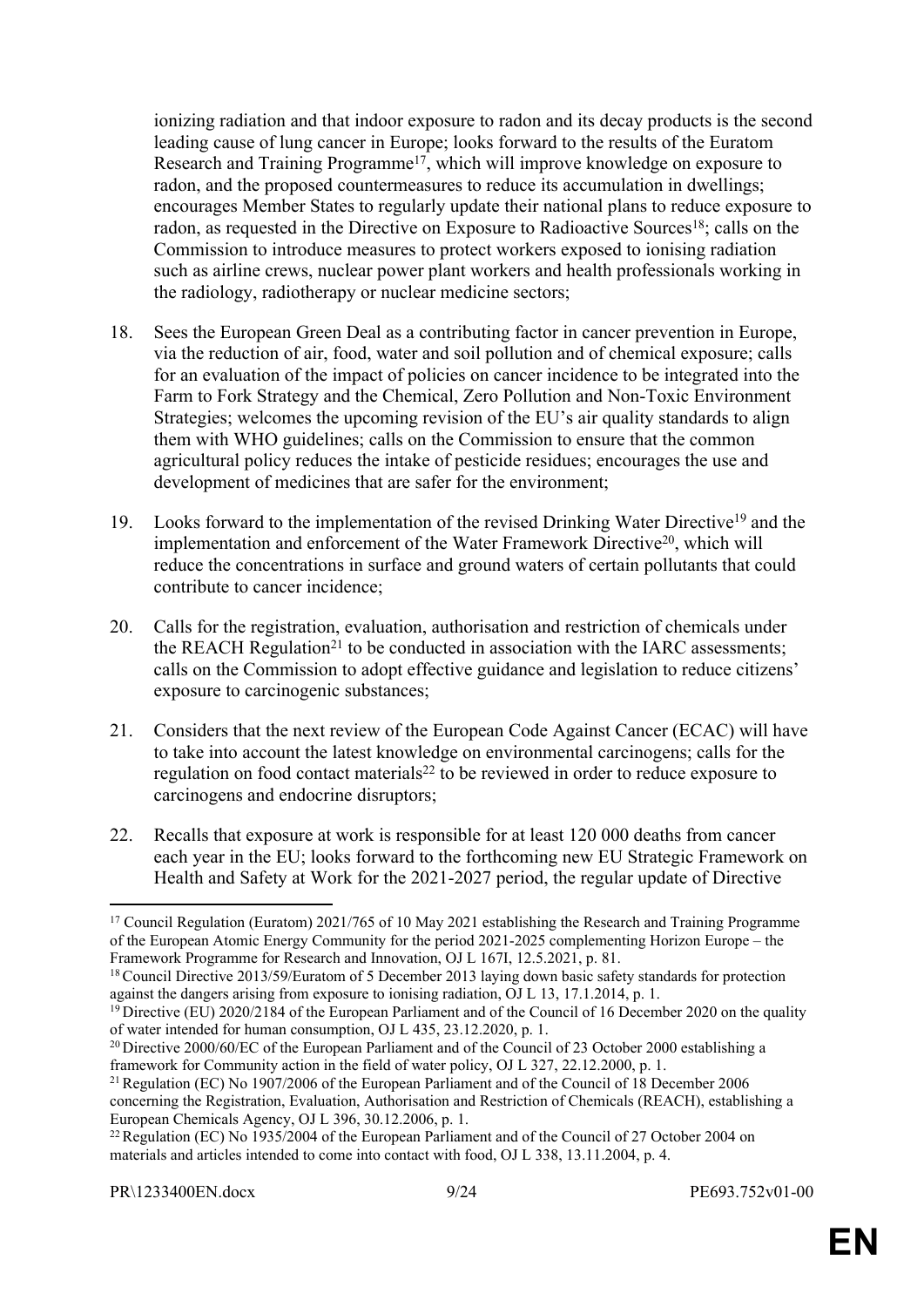2004/37/EC of 29 April 2004 on the protection of workers from the risks related to exposure to carcinogens or mutagens at work<sup>23</sup>, and the addition of further binding occupational exposure limits within that directive; welcomes the Commission's commitment to presenting a legislative proposal to further reduce workers' exposure to asbestos in 2022; asks Member States to facilitate recognition of and compensation for proven work-related cancers; stresses the need to ensure the best possible general and individual protection measures for healthcare workers handling anti-cancer drugs;

- 23. Encourages the Commission and the Member States to promote the prevention of cancers related to infectious diseases; recalls that human papillomavirus (HPV) is a sexually transmitted infection associated with uterine, cervical and oropharyngeal cancers; welcomes the vaccination programmes in the fight against HPV transmission; notes and regrets major discrepancies in vaccination coverage between Member States, ranging from less than 30 % to more than 70 % (with the required level of population immunity being at 70 %); insists that a gender-neutral HPV vaccination programme be implemented in the Member States to ensure the elimination of all HPV-related cancers; considers it important to draw up further recommendations to better implement these programmes; calls for more harmonisation of HPV and hepatitis B vaccination within Member States' national programmes, while ensuring the provision of information about and equal access to vaccination; supports further research into the most effective vaccination schedules against other carcinogenic viruses such as hepatitis C; calls for collaboration with Member States and international organisations to combat the impact of misinformation on vaccination and address vaccine hesitancy;
- 24. Recommends that breastfeeding be encouraged to limit the risk of breast cancer in women;
- 25. Points out that genetic predisposition to cancer linked to mutations of specific genes has been demonstrated; highlights that methods to detect these mutations are available, especially for breast and colorectal cancers, and may help to prevent or detect earlystage cancer; recommends investments in infrastructures and skills in genetic sequencing platforms and the training of specialised genetic counsellors;
- 26. Strongly supports the planned revision of the ECAC and the launch of an EU mobile app for cancer prevention and care, as announced in Europe's Beating Cancer Plan, in order to develop, share and implement best practices in cancer prevention and care programmes, with a focus on disadvantaged groups; stresses that the ECAC should be systematically evaluated and that the evaluation work should be coordinated by the IARC;
- 27. Encourages the Commission and the Member States to promote health literacy as regards cancer risks and determinants, to develop educational tools for prevention and to support the creation of e-learning platforms and applications; considers cancer prevention to be a first step towards a European public health education policy;
- 28. Calls for the creation of a virtual European Cancer Institute, which would be in charge of establishing a European roadmap to devise and coordinate large-scale prevention campaigns and effective communication campaigns on health promotion in educational

<sup>23</sup> OJ L 158, 30.4.2004, p. 50.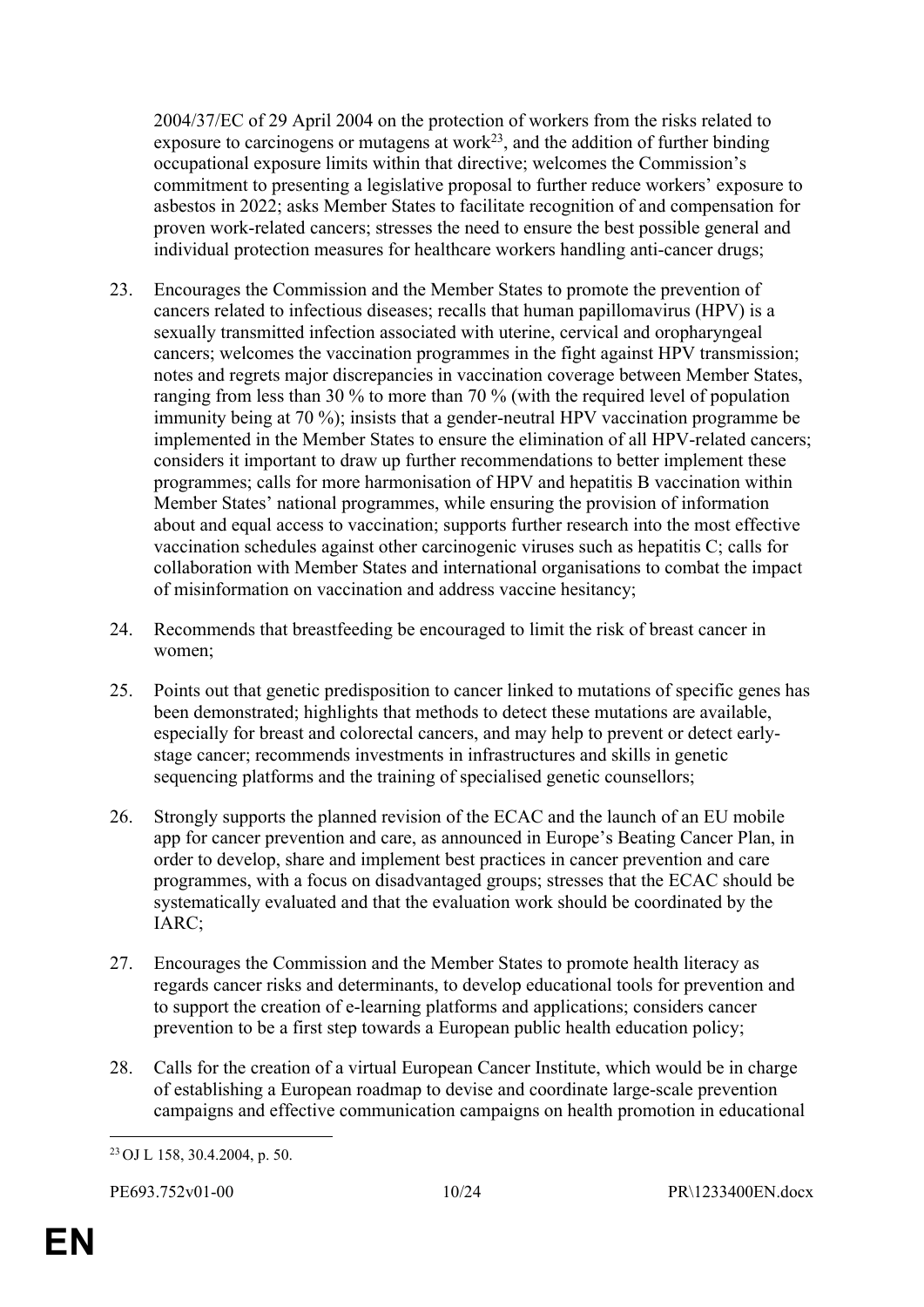programmes (harmless behaviours, healthy nutrition, physical activity etc.) with a special focus on young people and disadvantaged groups;

- 29. Underlines that tobacco and alcohol consumption, poor nutrition, a high body mass index and a sedentary lifestyle are risk factors common to other chronic diseases; believes, therefore, that cancer prevention has to be implemented in the context of an integrated chronic disease prevention programme, in close cooperation with the Steering Group on Health Promotion, Disease Prevention and Management of Non-Communicable Diseases;
- 30. Calls for the implementation of prevention programmes to be inclusive, by involving citizens, civil society and patient associations, especially through the Conference on the Future of Europe;
- *II. Inclusive screening and detection of cancer*
- 31. Deplores the frequent delays to cancer diagnosis related to a lack of information or adherence to cancer screening and detection processes; recognises the need to pay particular attention to the continuity of screening programmes and early detection in the context of a health crisis (such as the COVID-19 crisis);
- 32. Notes that, for instance, only 18 Member States reported that they had national or regional population-based screening programmes in place; regrets the inequalities between Member States in access to breast cancer screening, which differs at least tenfold across the EU according to Eurostat;
- 33. Invites Member States to work together to reduce inequalities in cancer screening and early diagnosis services, especially in cross-border regions;
- 34. Supports the launch of a new EU-supported Cancer Screening Scheme, as announced in Europe's Beating Cancer Plan, to help Member States to ensure that 90 % of the EU population who qualify for breast, cervical and colorectal cancer screenings are offered screening by 2025;
- 35. Encourages Member States to promote cancer screening for breast, cervical and colorectal cancers as part of organised population-based national and regional programmes, including in the remote and outermost regions, and provide adequate resources; recommends that Member States roll out programmes for early clinical detection of oral and skin cancers;
- 36. Calls for the full implementation by Member States of the European guidelines for quality assurance in cancer screening for breast, cervical and colorectal cancers and early detection services, to minimise the delay to diagnosis for such cancers; recommends that inequalities within Member States regarding screening be addressed, possibly by making the criteria for cancer screening, as well as the legal frameworks, governance and quality assurance structures, more stringent;
- 37. Encourages the improvement and harmonisation of cancer screening data collection to allow for an annual European report; encourages, too, the regular monitoring of current screening programmes at EU level; underlines that scientific advances in cancer risk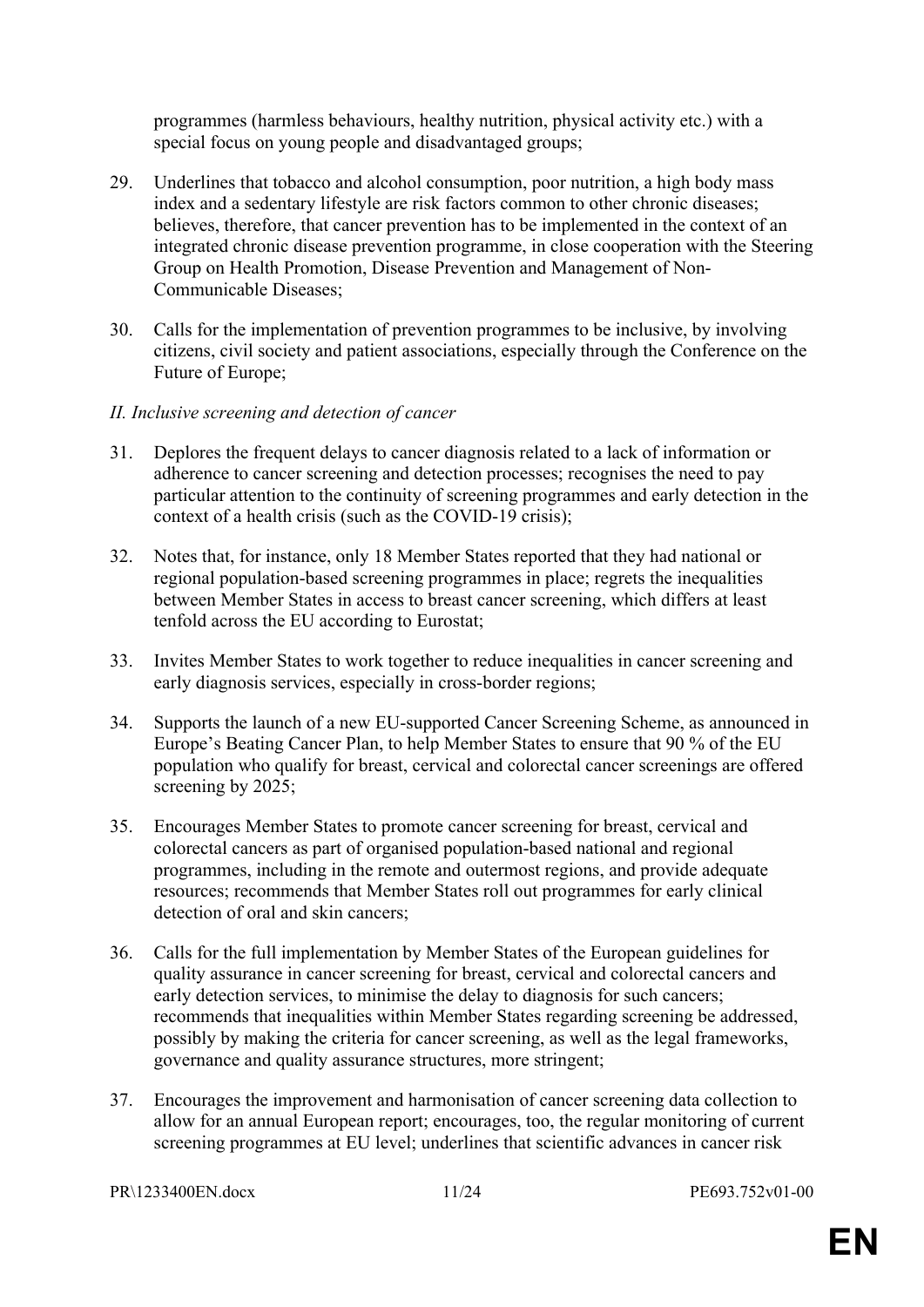prediction should allow for the development of risk-appropriate screening programmes;

- 38. Welcomes the upcoming update of the 2003 Council recommendation on breast, cervical and colorectal cancer screening<sup>24</sup> to take into account new screening tests and the most recent data on the best screening protocols (magnetic resonance imaging, HPV testing); emphasises that those programmes should be regularly evaluated by the competent national authorities; calls for research efforts to be fostered in order to assess, in close cooperation with the IARC and the WHO, the possible inclusion of new science-based cancer screening programmes (including lung, prostate, stomach and ovarian cancers) in the recommendation;
- 39. Advocates the launch of a platform for national screening centres to share expertise and implement best practices, discuss common challenges and encourage collaboration, based on the model of the European Network for Health Technology Assessment (EUnetHTA);
- 40. Stresses the importance of increasing the uptake of cancer screening and early detection among EU citizens through European Awareness Days, motivation surveys and better implementation of existing communication campaigns;
- 41. Calls for reinforced cooperation with third countries to encourage the organisation of screening campaigns, in particular for women's cancers and notably in low- and middleincome countries;

#### *III.a. Equal access to cancer care: towards best quality care*

- 42. Deplores the fact that EU patients still face challenges in accessing healthcare services in other Member States and that only a minority of patients are aware of their right to seek cross-border healthcare; emphasises the need for better implementation of, and an improved financial model for, the Cross-border Healthcare Directive<sup>25</sup> to allow for mobility and access to highly specialised equipment and care through the reinforcement of the National Contact Points (NCPs) by providing them with more budgetary resources, and calls for an increase in the number of information campaigns on patients' rights to cross-border healthcare; emphasises the need to facilitate the process, through the revision of the Cross-border Healthcare Directive, for patients who travel abroad for clinical trials and face issues such as a lack of clarity on follow-up protocols after their return home and on coverage of costs related to their clinical trial participation by national insurance agencies; calls on the Commission and the Member States to work together to conduct regular evaluations of the Commission's eHealth Strategy from 2018 to ensure interconnected electronic health records for cancer patients at regional, national and European level;
- 43. Calls for consideration of mutual recognition of medical qualifications in cancer care across the EU;

<sup>24</sup>Council recommendation 2003/878/EC of 2 December 2003 on cancer screening, OJ L 327, 16.12. 2003, p. 34.

<sup>&</sup>lt;sup>25</sup> Directive 2011/24/EU of the European Parliament and of the Council of 9 March 2011 on the application of patients' rights in cross-border healthcare, OJ L 88, 4.4.2011, p. 45.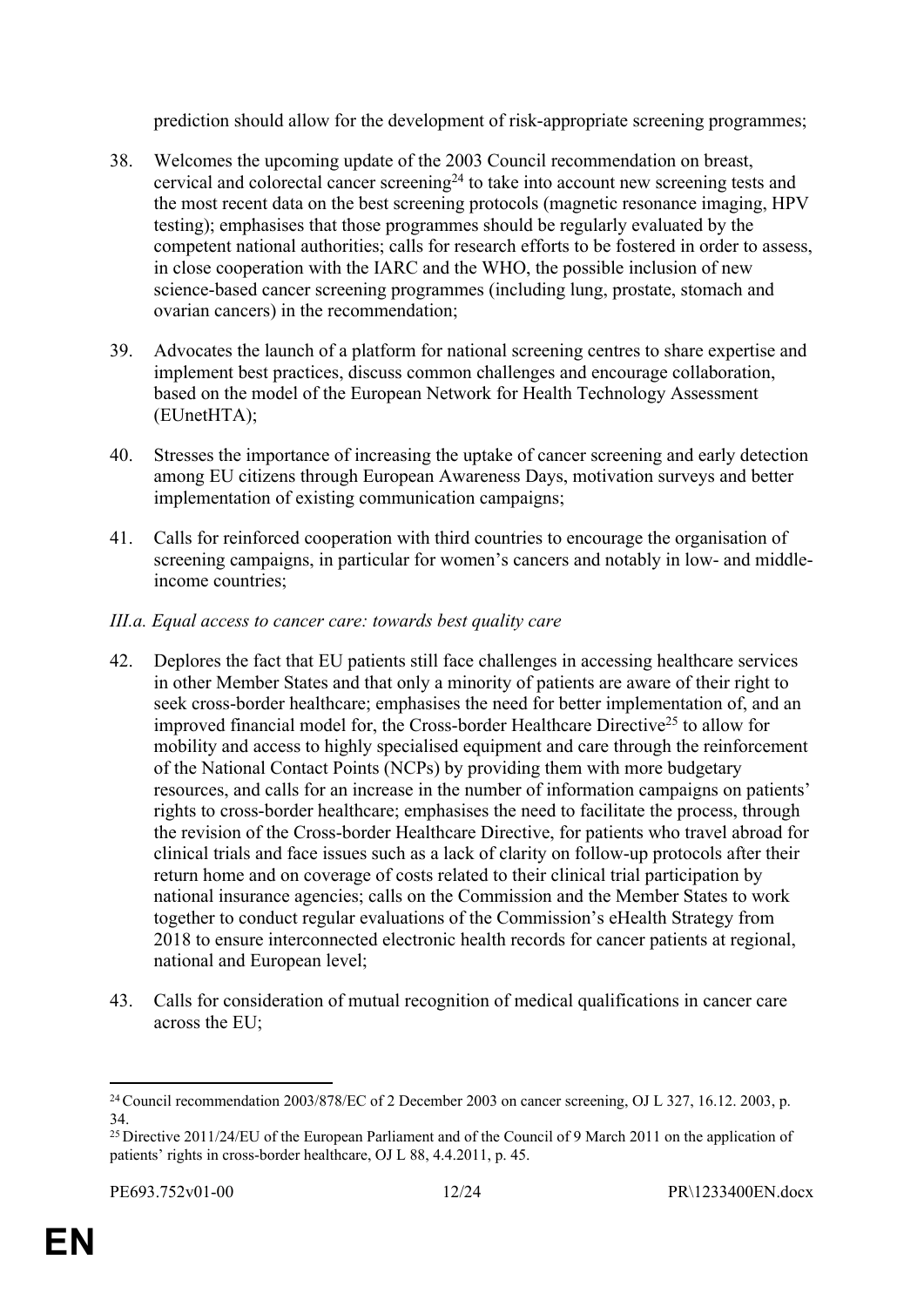- 44. Calls for full recognition of medical oncology as a specialist discipline, the establishment of pan-European quality standards for administering and supervising medical treatments for cancer, and the facilitation of patients' access to cancer specialists so that they may benefit from innovations and access to early clinical trials on new promising drugs;
- 45. Calls for surgical skills in the EU to be strengthened via the recognition of surgical oncology as a specialist discipline, the establishment of pan-European quality standards for cancer surgery, the facilitation of patients' access to 'high-volume' centres for cancer surgery and access to innovative surgical procedures;
- 46. Supports the improvement of high-quality radiation therapy in the EU through the recognition of medical physics and radiation therapy as dedicated disciplines, the promotion of common education and training standards, and the greater investment of EU and national research and innovation funds in radiation therapy research;
- 47. Welcomes the upcoming new action plan under the Strategic Agenda for Medical Ionising Radiation Applications (SAMIRA)<sup>26</sup> which will support the security of supply of radioisotopes for cancer diagnosis and care and enhance the quality and safety of radiation technology in medicine;
- 48. Calls on the Commission to promote, and on Member States to strengthen, the role of general practitioners, paediatricians and primary care professionals, given their importance in patient referral to diagnostic tests and oncology specialists, as well as during cancer treatment and follow-up care; calls for the development of multidisciplinary decision-making in the framework of dedicated concertation meetings bringing together various cancer specialists;
- 49. Considers that the EU regulatory framework for the recognition of professional qualifications should be broadened to allow for the standardisation of cancer nursing education;
- 50. Calls on the Member States to take preventive measures against the risk of burnout among cancer care professionals;
- 51. Encourages, where possible and safe, the use of ambulatory cancer treatments in order to preserve the quality of life of patients; calls on Member States to implement or improve e-health technologies and telemedicine services to ensure the continuity of cancer care;
- 52. Calls on the Member States to provide optimal relief for advanced-stage cancer patients at the end of their lives in order to ease their pain and discomfort while preserving their dignity; supports more intensive exchanges and the implementation of best practices on hospice and palliative care at EU level; encourages Member States to assess the number of palliative units in each region and to ensure sustainable funding and sufficient and well-trained human resources;

<sup>&</sup>lt;sup>26</sup> Commission staff working document entitled 'Strategic Agenda for Medical Ionising Radiation Applications (SAMIRA)' (SWD(2021)0014).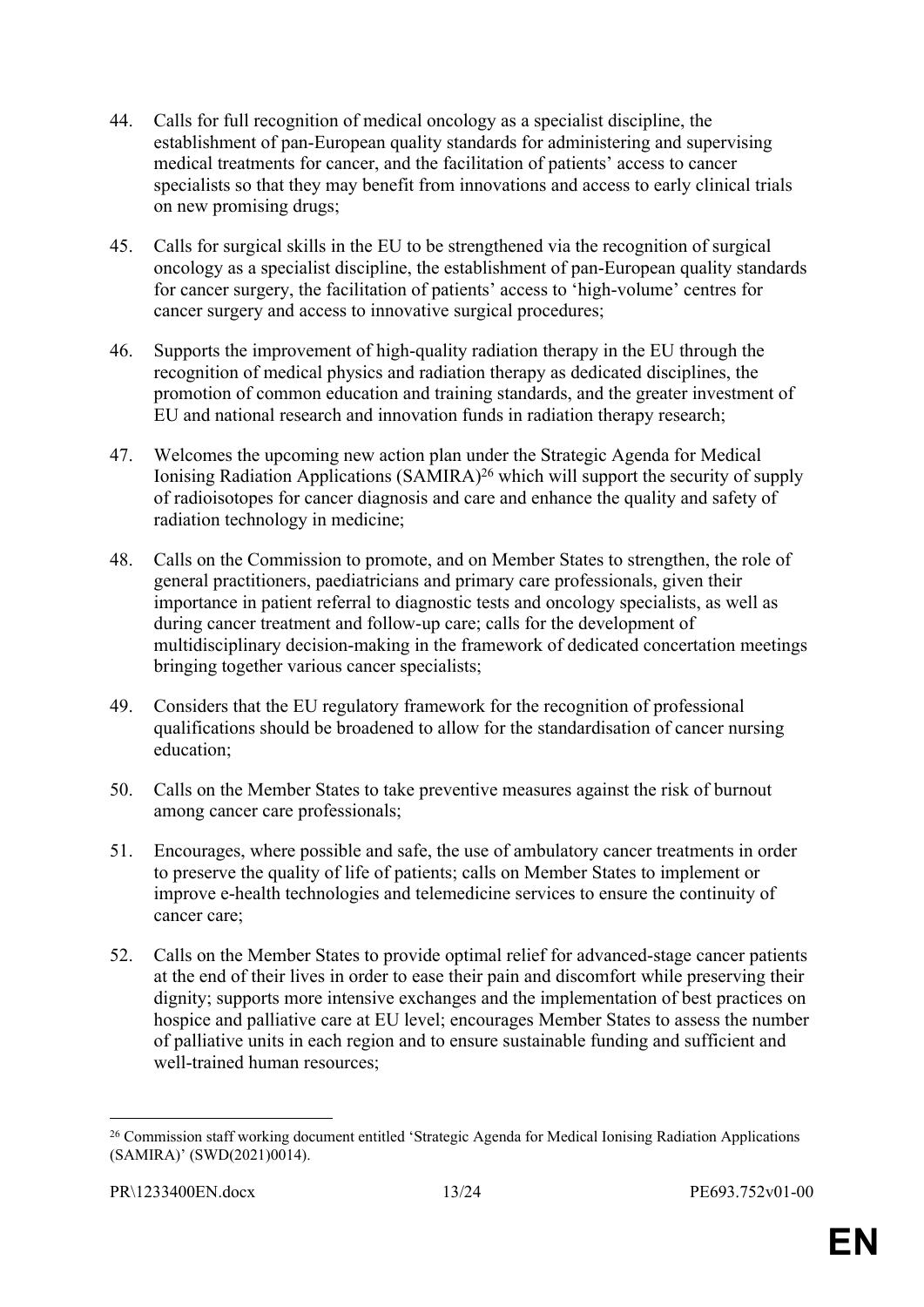- 53. Encourages the Commission and the Member States to adopt specific quality assurance criteria (including adequate organisations, infrastructures and competences, multidisciplinary practice, continuing education for professionals, patient education and participation in clinical research) for accreditation standards to be applied to public and private hospitals treating cancer patients, in order to ensure the efficient, safe and equal management of cancers all over the EU;
- 54. Welcomes the planned establishment, as announced in Europe's Beating Cancer Plan, of an EU network linking recognised National Comprehensive Cancer Centres (reference centres) in every Member State to facilitate the uptake of quality-assured diagnosis and treatments, including training, research and promotion of clinical trials across the EU; calls on the Commission to identify such existing centres within the EU, to promote the establishment of at least one comprehensive cancer centre in each Member State and to support the coordination of the network of these centres via a European Cancer Institute;
- 55. Calls for the identification, reinforcement or creation in each Member State of a National Cancer Control Programme (NCCP), consisting of a unique structure, possibly a National Cancer Institute, in charge of the implementation and follow-up of the respective NCCPs, with adequate objectives and resources; recommends that the NCCPs are set up in coherence with the European Guide for Quality National Cancer Control Programmes initiated by the European Partnership for Action Against Cancer (EPAAC); welcomes the setting up of a network of these organisations coordinated by the European Cancer Institute;

#### *III.b. Equal access to cancer care: towards a European Medicines Market*

- 56. Calls on the Commission to strengthen the European medicines market in order to guarantee equal access to treatment, reduce medicine shortages, overcome the problem of high prices for innovative treatments, and improve cancer treatments for adults and children;
- 57. Calls on the Commission to introduce in its Pharmaceutical Strategy a revision of Directive 2001/83/EC of 6 November 2001 establishing a Community code relating to medicinal products for human use $^{27}$ ;
- 58. Notes that cancer patients are frequently affected by medicine shortages; calls on the Commission to present a specific strategy for managing shortages of all medicines and medical products in Europe and of cancer medicines in particular; supports the development of a common basket of the cancer drugs of which there may be shortages to ensure that patients have continuous access to appropriate treatment;
- 59. Calls for the reinforcement and diversification of the supply chain, in particular that of cancer drugs, within the EU, close monitoring of medicine tensions and shortages, and the creation of a strategic stockpile of such medicines;
- 60. Points out that generic and biosimilar medicines enable efficient and safe cancer care, increased competition and savings for healthcare systems, thus helping to improve

<sup>27</sup> OJ L 311, 28.11.2001, p. 67.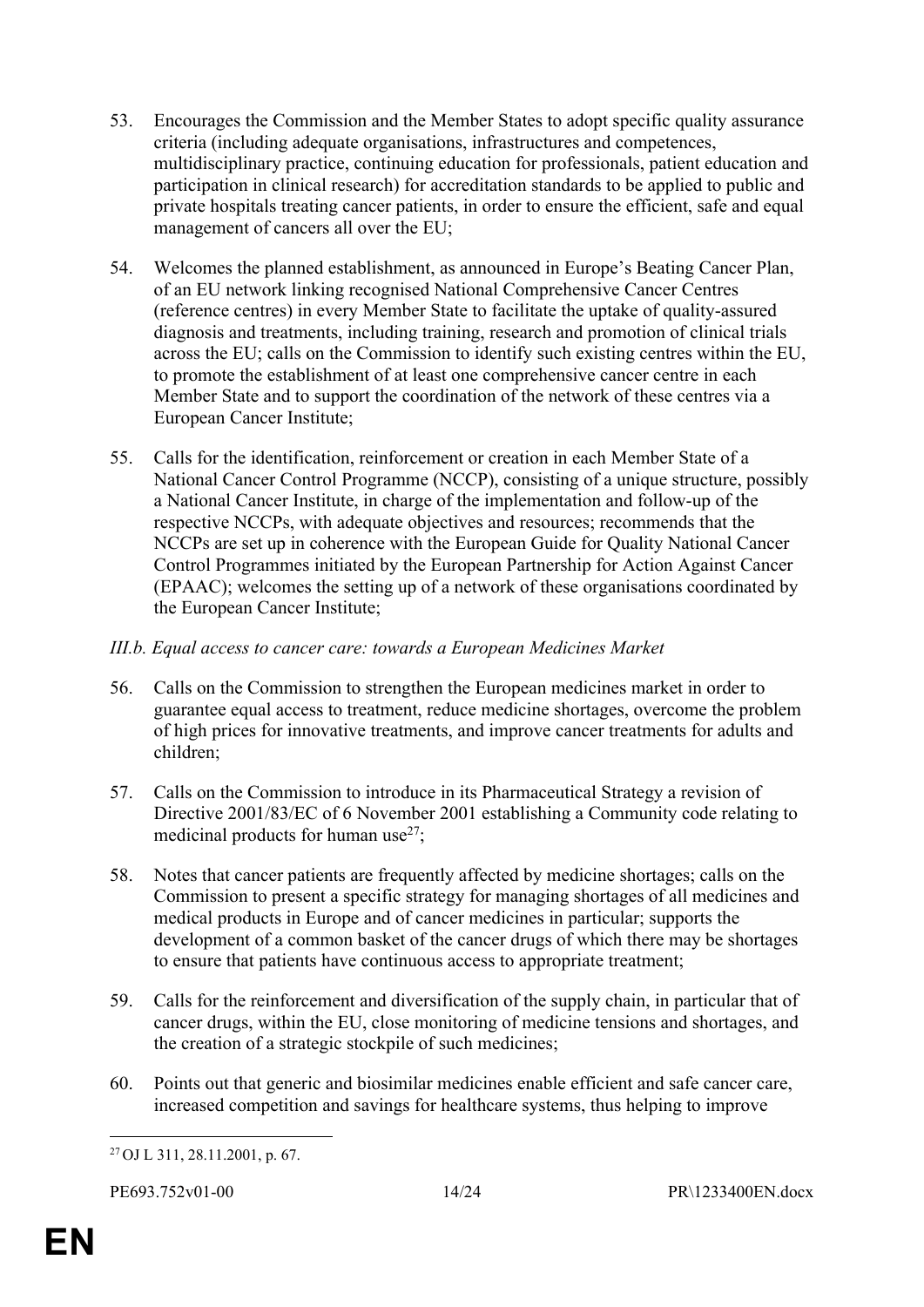access to medicines for patients; stresses that their market entry should not be hampered or delayed;

- 61. Considers that Member States should converge on the evaluation of medical technologies; welcomes, therefore, the provisional agreement on the Health Technology Assessment (HTA) Regulation reached by the European Parliament and the Council on 22 June 2021<sup>28</sup> to support harmonised access to innovative cancer diagnosis and treatments;
- 62. Insists on the need to ensure equal access to affordable drugs, in particular cancer drugs, within the EU; calls for collective negotiation on the price of medicines with pharmaceutical industries, as per the Beneluxa Initiative on Pharmaceutical Policy and the Valetta Declaration; considers that pharmaceutical companies should respect conditionalities on charging an affordable price for medicines developed in the framework of publicly funded research;
- 63. Strongly advocates the extension of joint procurement procedures for cancer medicines to improve affordability and access to cancer treatments at EU level;
- 64. Calls for a review of data exclusivity in the authorisation process of medicines<sup>29</sup>, i.e. the period of time within which the marketing authorisation holder of a medicine enjoys exclusive access to the results of preclinical tests and clinical trials, so that compulsory licensing can allow for the market entry of cancer treatments in the event of a health crisis (such as the COVID-19 crisis) or to overcome the rising cost of specific treatments;
- 65. Calls on the Commission to submit a proposal for the revision of Directive 89/105/EEC on the transparency of measures regulating the prices of medicinal products<sup>30</sup> in order to ensure effective controls and full transparency of the procedures used to determine the price and reimbursement of the cost of medicines, in particular cancer medicines, in Member States; calls for pharmaceutical companies to provide information on financing with public resources, as well as on the tax benefits and subsidies they have received; requests that the calculation of drug costs should take into account the use of public funds; calls on the European Medicines Agency (EMA) to increase the number of audits in order to assess pharmaceutical companies' compliance with the requirements on transparency;
- 66. Notes that huge advances in biology have revealed that cancer is an umbrella term for more than 200 diseases, and that precision or personalised medicine can be made available through the drug targeting of various mutations; considers that precision or personalised medicine, consisting of a treatment choice based on individual tumour biomarkers, is a promising way to improve cancer treatment; encourages Member

OJ L 40, 11.2.1989, p. 8.

<sup>&</sup>lt;sup>28</sup> Commission proposal of 31 January 2018 for a regulation on health technology assessment and amending Directive 2011/24/EU (COM(2018)0051).

<sup>&</sup>lt;sup>29</sup> In particular Article 14 of Regulation (EC) No 726/2004 of the European Parliament and of the Council of 31 March 2004 laying down Community procedures for the authorisation and supervision of medicinal products for human and veterinary use and establishing a European Medicines Agency, OJ L 136, 30.4.2004, p. 1. <sup>30</sup>Council Directive 89/105/EEC of 21 December 1988 relating to the transparency of measures regulating the prices of medicinal products for human use and their inclusion in the scope of national health insurance systems,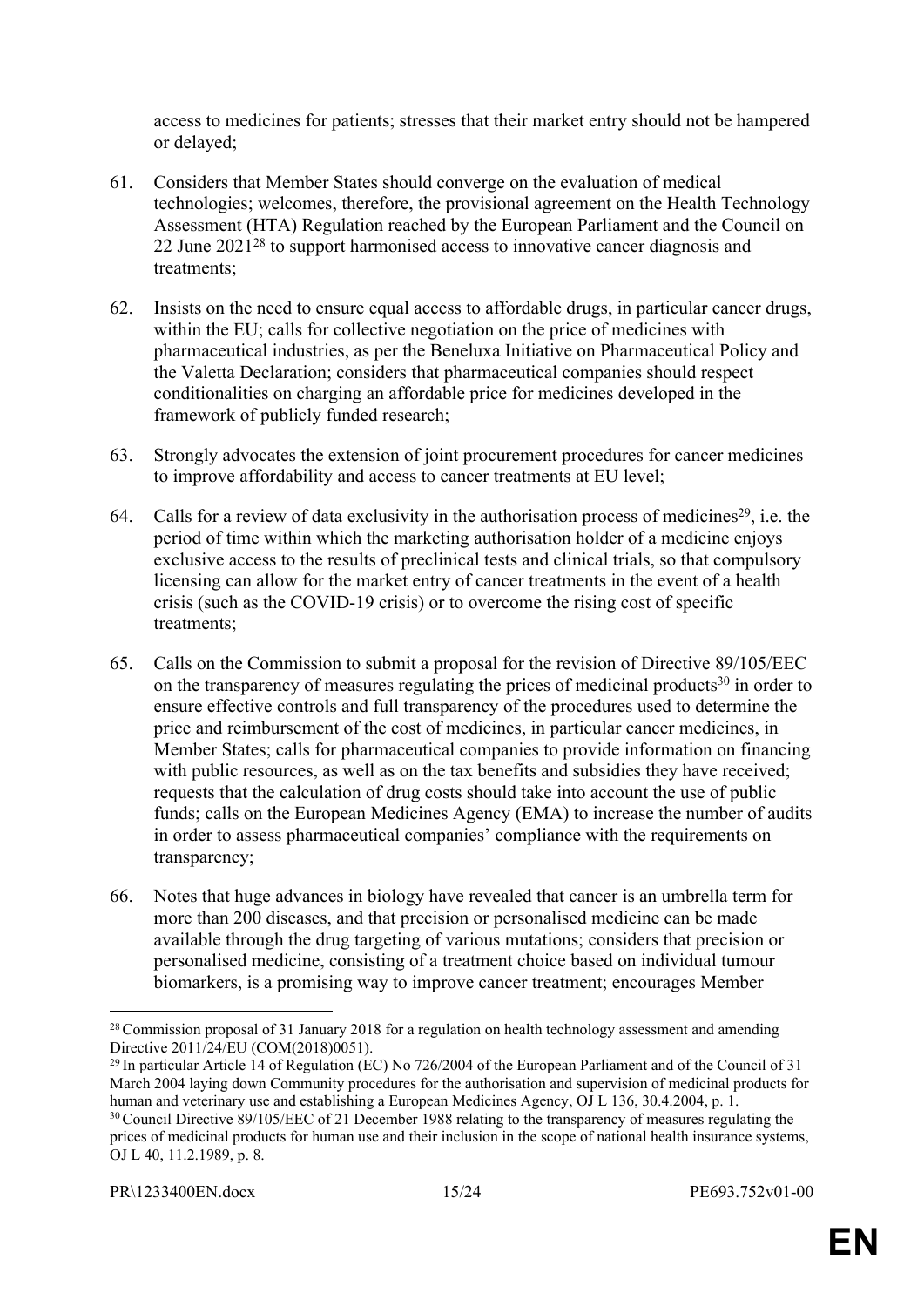States, therefore, to promote the implementation of regional molecular genetics platforms and facilitate equal and rapid access to personalised treatment for patients;

- 67. Calls for the full and rapid application of Regulation (EU) No 536/2014 of 16 April 2014 on clinical trials on medicinal products for human use<sup>31</sup>; considers that the application of the regulation would facilitate the launch of large clinical trials carried out in a harmonised, efficient and coordinated manner at European level in order to facilitate research into cancer drugs and improve cancer patients' and their families' quality of life;
- 68. Calls for a more sustainable environment for conducting research into the repurposing of medicines for cancer treatment and for the creation of an additional project that uses high-performance computing to rapidly test existing molecules and new drug combinations, starting with treatment for cancers with a poor prognosis and rare cancers;
- 69. Supports the development of clinical trials on the use of new cancer drugs in adults and children;
- 70. Welcomes the Commission's intention to adopt a legislative proposal to establish a Health Emergency Preparedness and Response Authority (HERA) in order to anticipate, incentivise, co-develop and facilitate rapid, equal and sustainable access to cancer innovations for cancer patients; calls for a large consortium of public authorities, private companies and NGOs, including patient associations, to work together to guarantee the accessibility and affordability of cancer treatment options requiring complex technologies, for instance, cellular therapy (CAR T cells), adoptive immunotherapy through the use of tumour genome extracts (messenger RNA) and nanotechnologies;
- *III.c. Equal access to cancer care: towards a better response to the impact of health crises on cancer patients*
- 71. Underlines that the COVID-19 crisis has had, and is still having, a significant impact on cancer patients' survival and quality of life at all stages of the disease, due to delays in screening, referral and surgical procedures, treatment postponement, shortages in the supply of medicines and other medical supplies, specialised workforce shortages and reduced communication with health professionals;
- 72. Considers that the COVID-19 pandemic was a real stress test for the EU's health systems; underlines that the main lesson learned should be the need to build an emergency strategy to allow Member States to react accordingly in times of any future health crises; stresses that specific measures under this emergency strategy should be aimed at the protection of vulnerable groups, including cancer patients;
- 73. Notes with concern that the COVID-19 pandemic has exacerbated pre-existing health workforce shortages; acknowledges the urgency of ensuring a sufficient number of specialised health professionals in cancer care; reiterates that specific measures under the emergency strategy should be aimed at addressing workforce shortages through the

<sup>31</sup> OJ L 158, 27.5.2014, p. 1.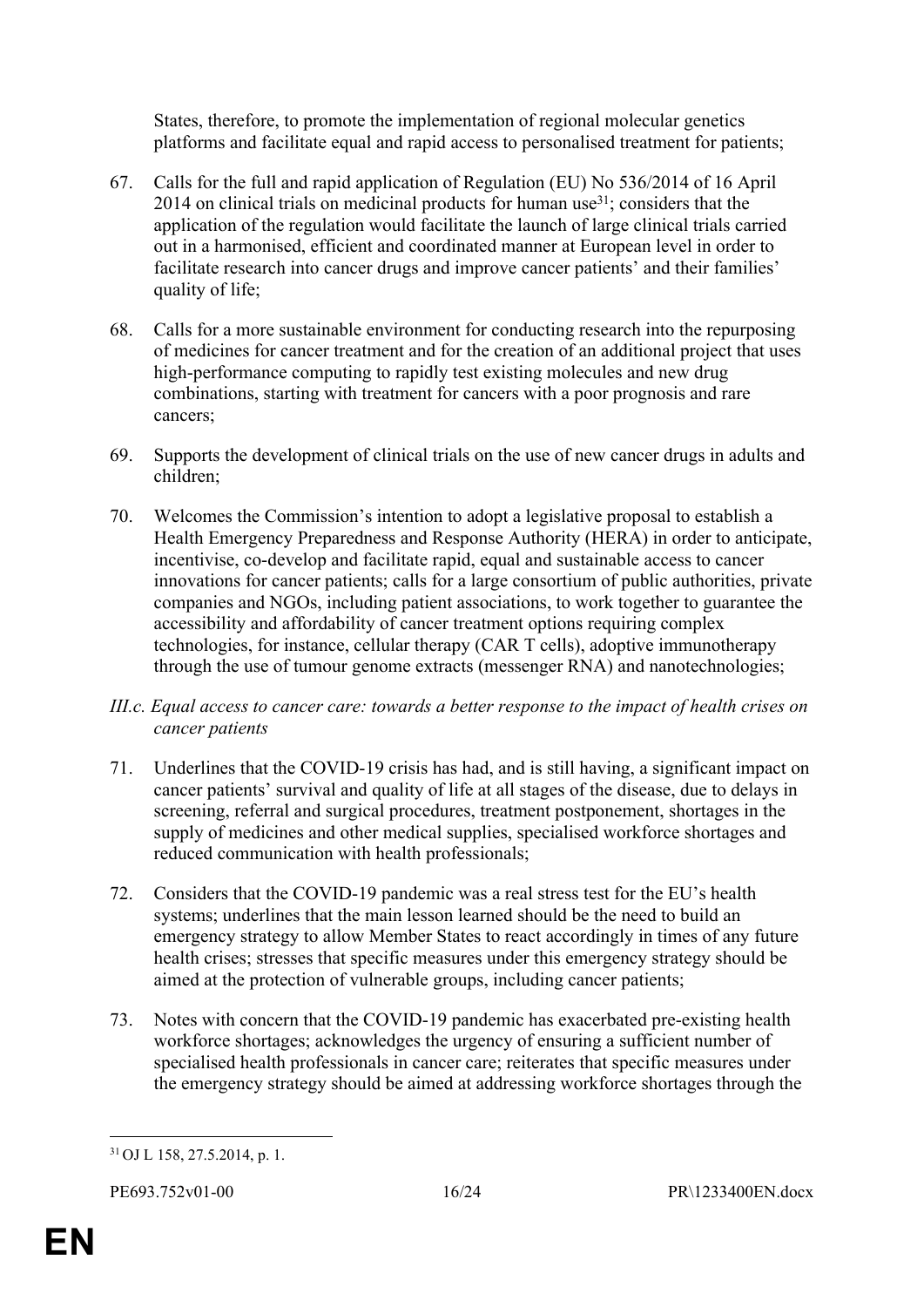recruitment of health professionals;

- 74. Advocates the development of a digital health system to monitor symptoms and ensure cancer treatment and care at home; calls for permanent access to medical consultations and psychosocial services to be guaranteed through the use of telemedicine or in health threat-free environments in hospitals;
- 75. Asks for enhanced communication between health professionals, patients and public authorities regarding the effectiveness and safety of health interventions, in particular cancer screening, diagnosis and treatment, and for increased awareness campaigns in times of crises;
- 76. Calls on the Commission and the Member States to adopt European prevention and management plans to address cancer drug shortages in times of health crises;
- *IV. Strong support to cancer patients, survivors and caregivers*
- 77. Stresses that cancer patients should not suffer a 'double punishment' in their daily lives; calls for the adoption of an anti-discrimination directive, as well as for the fair and equal implementation of directives on financial services, such as the Consumer Credit Directive<sup>32</sup>, without any discrimination against cancer patients and survivors;
- 78. Emphasises the importance of specific EU recommendations to improve the quality of life of patients, including via supportive care (pain relief, psychological services, adapted physical activity, nutritional support, social assistance, access to reproductive health and restoration of aesthetic integrity); asks Member States for recognition of sequelae (physical or mental disabilities), as well as social discrimination;
- 79. Encourages Member States to take into account the frequent exhaustion of the families and relatives of cancer patients and to provide them with psychological assistance and rest periods in the workplace;
- 80. Recalls that patient empowerment is crucial for the European cancer strategy and that patient-centeredness and participatory decision-making must be at the heart of treatment and care development processes; encourages the therapeutic education of caregivers and patients and their empowerment in the care programmes;
- 81. Acknowledges the positive role of patients' associations in relation to patient advocacy and accompaniment; calls on the Commission and the Member States to take into account their requests and recommendations when formulating cancer-related policies and legislation and to provide them with public support in order to guarantee their independence from private funding;
- 82. Calls on the Member States to improve the reintegration of cancer survivors into the labour market and to facilitate the return to school of paediatric cancer survivors; advocates specific EU recommendations for measures for cancer survivors to prevent the recurrence of primary cancer and the development of new cancers and for their

<sup>&</sup>lt;sup>32</sup> Directive 2008/48/EC of the European Parliament and of the Council of 23 April 2008 on credit agreements for consumers, OJ L 133, 22.5.2008, p. 66.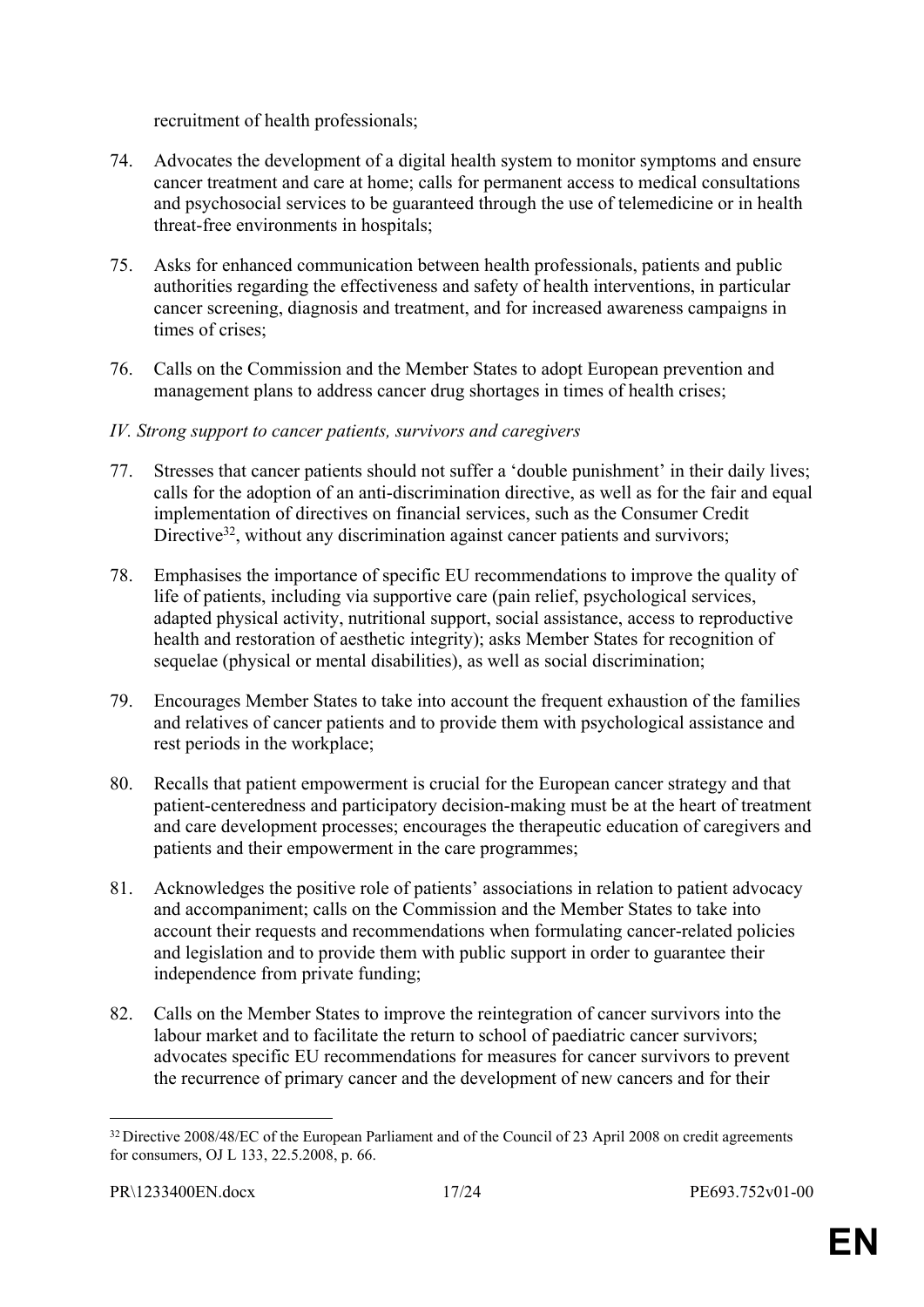rehabilitation;

- 83. Considers that the European Agency for Health and Safety at Work should be mandated to play a stronger role in promoting good practices in Member States with respect to the integration of cancer patients and survivors into the workplace and their protection from discrimination; looks forward to the new study, announced in Europe's Beating Cancer Plan, on the return to work of cancer survivors, which will map national employment and social protection policies and identify obstacles and the remaining challenges;
- 84. Supports the upcoming roll-out of a Cancer Survivor Smart Card, as announced in Europe's Beating Cancer Plan, to all European cancer survivors, especially survivors of childhood and adolescent cancers, which will summarise their clinical history, including patients' own experience, and facilitate and monitor follow-up care;
- 85. Considers that insurers and banks should not take into account the medical history of people who have been affected by cancer; calls for national legislation to ensure that cancer survivors are not discriminated against compared to other consumers; notes the Commission's intention to engage with businesses to develop a code of conduct to ensure that developments in cancer treatments and their improved effectiveness are reflected in the business practices of financial service providers; supports, in parallel, the promotion of advances made in France, Belgium, Luxembourg and the Netherlands, where cancer survivors enjoy the 'Right to be Forgotten'; requests that by 2025, at the latest, all Member States should guarantee the Right to be Forgotten to all European patients ten years after the end of their treatment, and five years after the end of treatment for patients whose diagnosis was made before the age of 18; calls for the introduction of common standards for the Right to be Forgotten under the relevant provisions on consumer protection policy of the Treaty on the Functioning of the European Union, in order to remedy the fragmented national practices in the area of creditworthiness assessment and ensure equal access to credit for cancer survivors;
- 86. Calls on the Commission to support the European Code of Cancer Care launched by the European Cancer Organisation (ECO), which is an empowering and informative tool to ensure that the best available care is provided to European citizens and patients;
- 87. Sees an urgent need for a European charter of the rights of cancer patients; calls for this charter to define the rights of cancer patients at every stage of their care pathway, i.e. access to prevention, initial diagnosis and throughout their treatment, and for it to apply equally to all EU citizens, regardless of the country or region in which they live;
- *V. Challenges in cancer among children, adolescents and young adults*
- 88. Calls for clear policy requirements on paediatric cancer research needs; calls on Member States and the Commission to redress the unequal allocation of investment to paediatric cancers; considers that a clear and specific EU funding stream should be dedicated to paediatric cancer research and budget allocations earmarked across all relevant EU programmes;
- 89. Calls on the Commission and the Member States to focus on ensuring equal access to the best specialist diagnostics and multi-disciplinary treatment for children with cancer, and to improve cancer treatment outcomes in all Member States; considers that the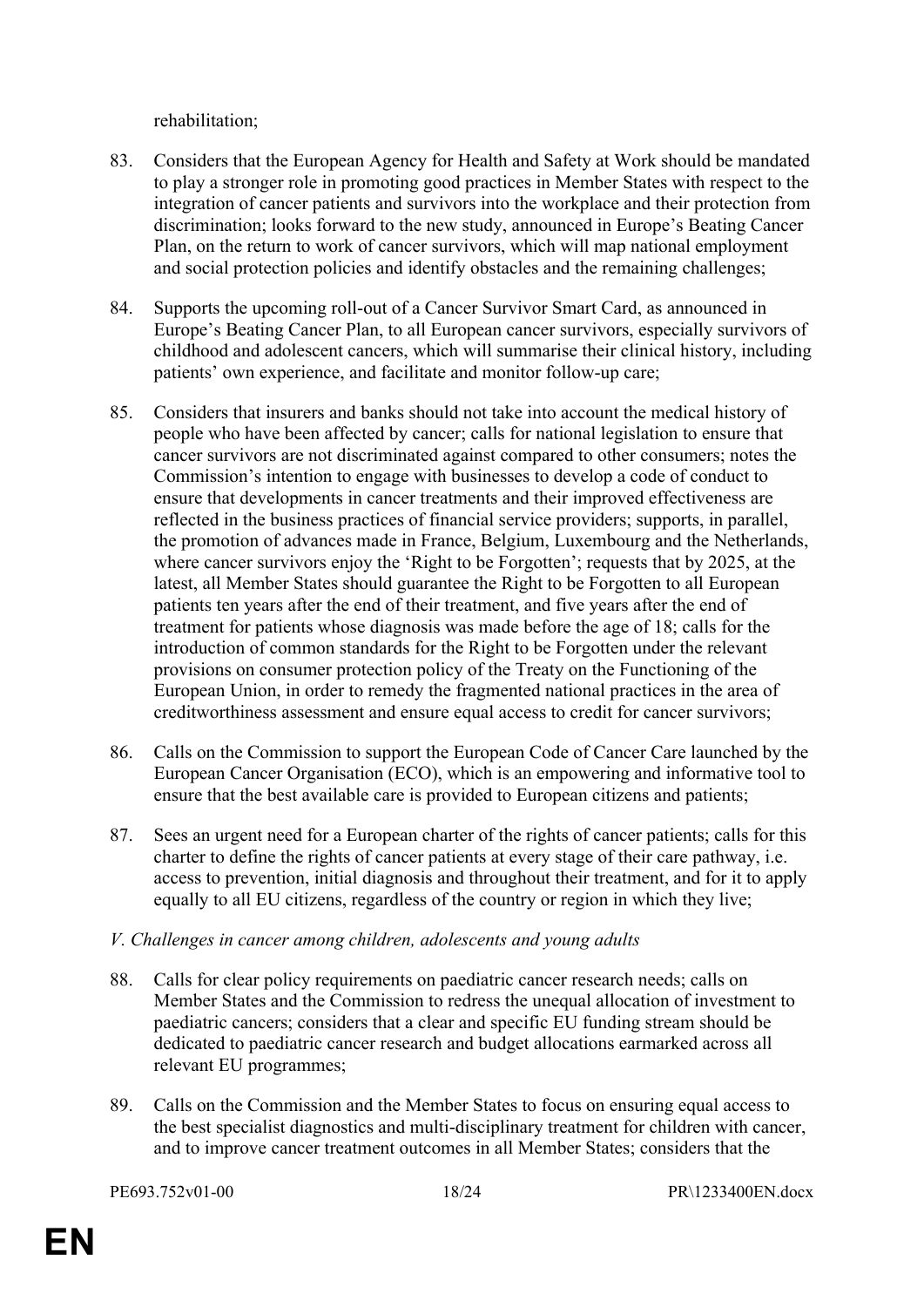professional figure of the paediatric oncologist should be recognised in all Member States;

- 90. Calls for adolescents and young adults (AYAs) with cancer to be recognised at EU level as a particular group with specific medical and psychosocial needs;
- 91. Stresses the need to strengthen the right to cross-border care for children and AYA cancer patients when the best treatment is not available in their country of residence;
- 92. Calls for an ambitious revision of the regulations on paediatric<sup>33</sup> and orphan<sup>34</sup> medicinal products in order to ensure access to innovative cancer drugs, identify the most important drugs to meet the needs of children with poor prognostic cancers, reduce delays so that children can have faster access to paediatric drugs, and address limited access to certain essential medicines due to drug shortages and the high price of innovative medicines; recommends an increase of 20 % in the available new paediatric cancer drugs by 2027;
- 93. Calls for the creation of an EU-level advisory group of stakeholders dedicated to childhood and AYA cancers, which could support the goal-driven and coherent implementation of relevant actions across Europe's Beating Cancer Plan, Horizon Europe and the Pharmaceutical Strategy;
- 94. Calls on the Member States to fully transpose Directive (EU) 2019/1158 of 20 June  $2019$  on work-life balance for parents and carers<sup>35</sup>, which introduces leave for carers and the possibility to request flexible working time arrangements;
- 95. Welcomes the creation of an EU Network of Youth Cancer Survivors announced by the Commission;
- 96. Supports the recommendation of the Joint Action on Rare Cancers for the roll-out of a European unique patient identifier, in order to ensure the monitoring of long-term outcomes in childhood cancer survivors in a cross-border setting;

## *B. Tools for action*

## *I. Holistic research*

- 97. Stresses that Europe's Beating Cancer Plan should be implemented in close cooperation with the Cancer Mission under Horizon Europe and its objectives of promoting EU investment in cancer research and innovation;
- 98. Recalls that cancer research, and its translation into everyday clinical practice, is fundamental to ensuring continuous improvements in cancer prevention, diagnosis, treatment and follow-up care for survivors; welcomes, therefore, the launch of Horizon

<sup>&</sup>lt;sup>33</sup> Regulation (EC) No 1901/2006 of the European Parliament and of the Council of 12 December 2006 on medicinal products for paediatric use, OJ L 378, 27.12.2006, p. 1.

<sup>&</sup>lt;sup>34</sup> Regulation (EC) No 141/2000 of the European Parliament and of the Council of 16 December 1999 on orphan medicinal products, OJ L 18, 22.1.2000, p. 1.

<sup>&</sup>lt;sup>35</sup> Directive (EU) 2019/1158 of the European Parliament and of the Council of 20 June 2019 on work-life balance for parents and carers, OJ L 188, 12.7.2019, p. 79.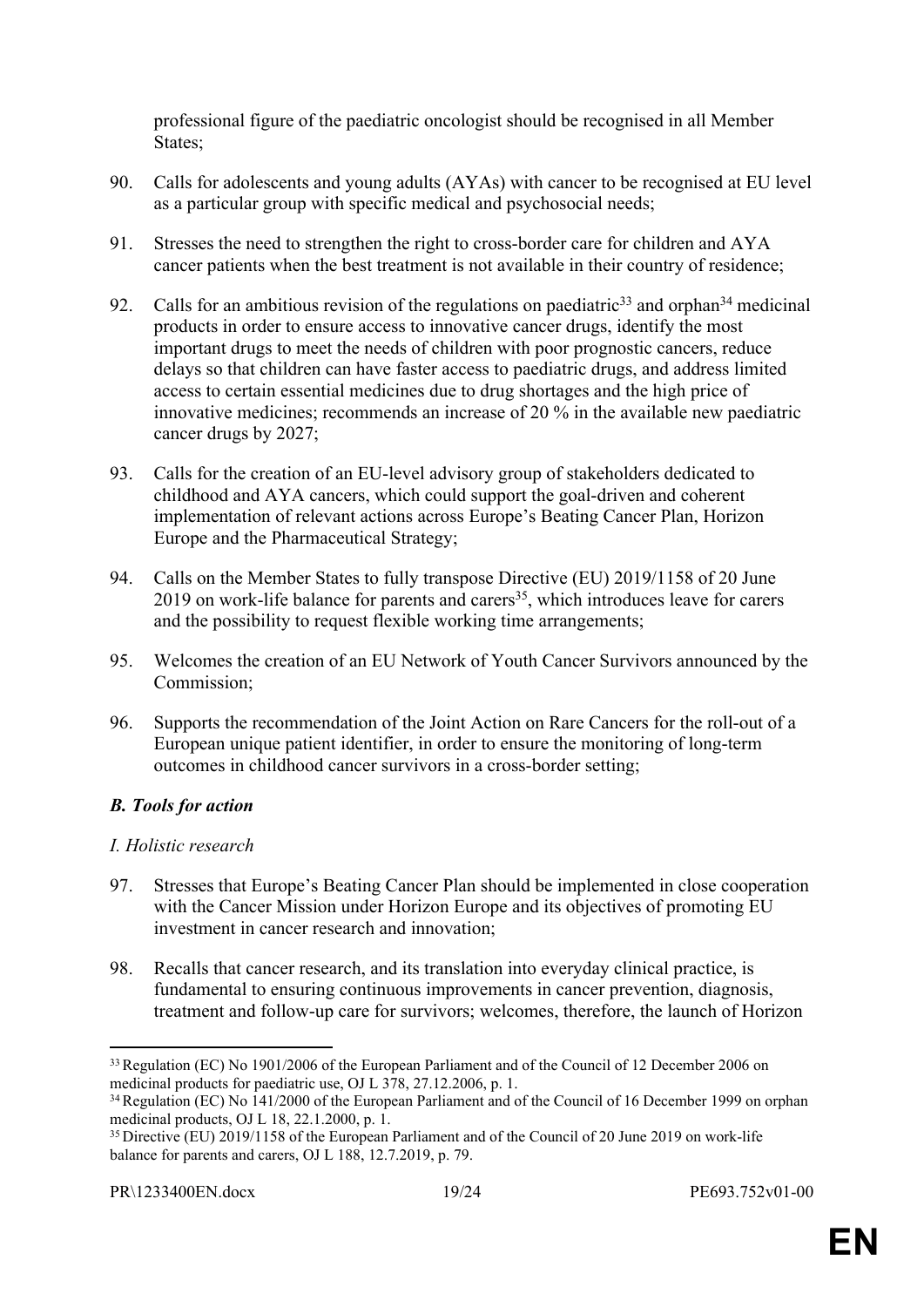Europe partnerships to translate scientific knowledge into innovations;

- 99. Reiterates its call for sustainable and adequate funding for competitive European research on cancer; calls for at least a 20 % increase in the mobilisation of public and private research on therapeutic and diagnostic cancer innovations;
- 100. Stresses the need for independent and multidisciplinary research on cancer 'from bench to bedside', that is from the laboratory to applied studies in patients; urges the establishment of measures to limit misinformation, especially on social media;
- 101. Calls on Member States to make a strong commitment to encouraging public-private cooperation and breaking down the barriers to competitiveness across the EU;
- 102. Considers the significant potential impact of the use of artificial intelligence and modern technologies in diagnosis and decision-making for cancers in the coming years; encourages the Commission and the Member States to promote the knowledge of cancer biology through the implementation of genomics and informatics infrastructures;
- 103. Welcomes the launch of the Genomics for Public Health project which will give secure access to large amounts of genomic data to be used in 4P medicine (preventive, predictive, personalised and participatory);
- 104. Supports the creation of new digital resources and platforms, such as the European Cancer Imaging Initiative, and the strengthening of the European Cancer Information System, which will enable competent authorities to make good use of artificial intelligence applied to big data in the years to come;
- 105. Welcomes the launch of the 'Cancer Diagnostic and Treatment for All' flagship initiative under Europe's Beating Cancer Plan, whose aim is to improve access to innovative cancer diagnosis and treatment and promote the use of the 'next generation sequencing' technology for quick and efficient genetic profiles of tumour cells, allowing researchers and clinicians to share cancer profiles and apply the same or similar diagnostic and therapeutic approaches to patients with comparable cancer profiles;
- 106. Welcomes the planned Partnership for Personalised Medicine, announced in Europe's Beating Cancer Plan and to be funded under Horizon Europe, which will identify priorities for research and education in personalised medicine, support research projects on cancer prevention, diagnosis and treatment, and make recommendations for the rollout of personalised medicine approaches in daily medical practice; supports the establishment of a roadmap for personalised prevention allowing for the identification of gaps in research and innovation and for the mapping of all known biological anomalies leading to cancer susceptibility, including hereditary factors;
- 107. Encourages research on non-profit clinical trials to improve treatment strategies, with a focus on the elderly;
- 108. Calls on the Commission and the Member States to promote studies dedicated to human and social sciences, in particular those addressing health inequalities at the different stages of cancer diseases;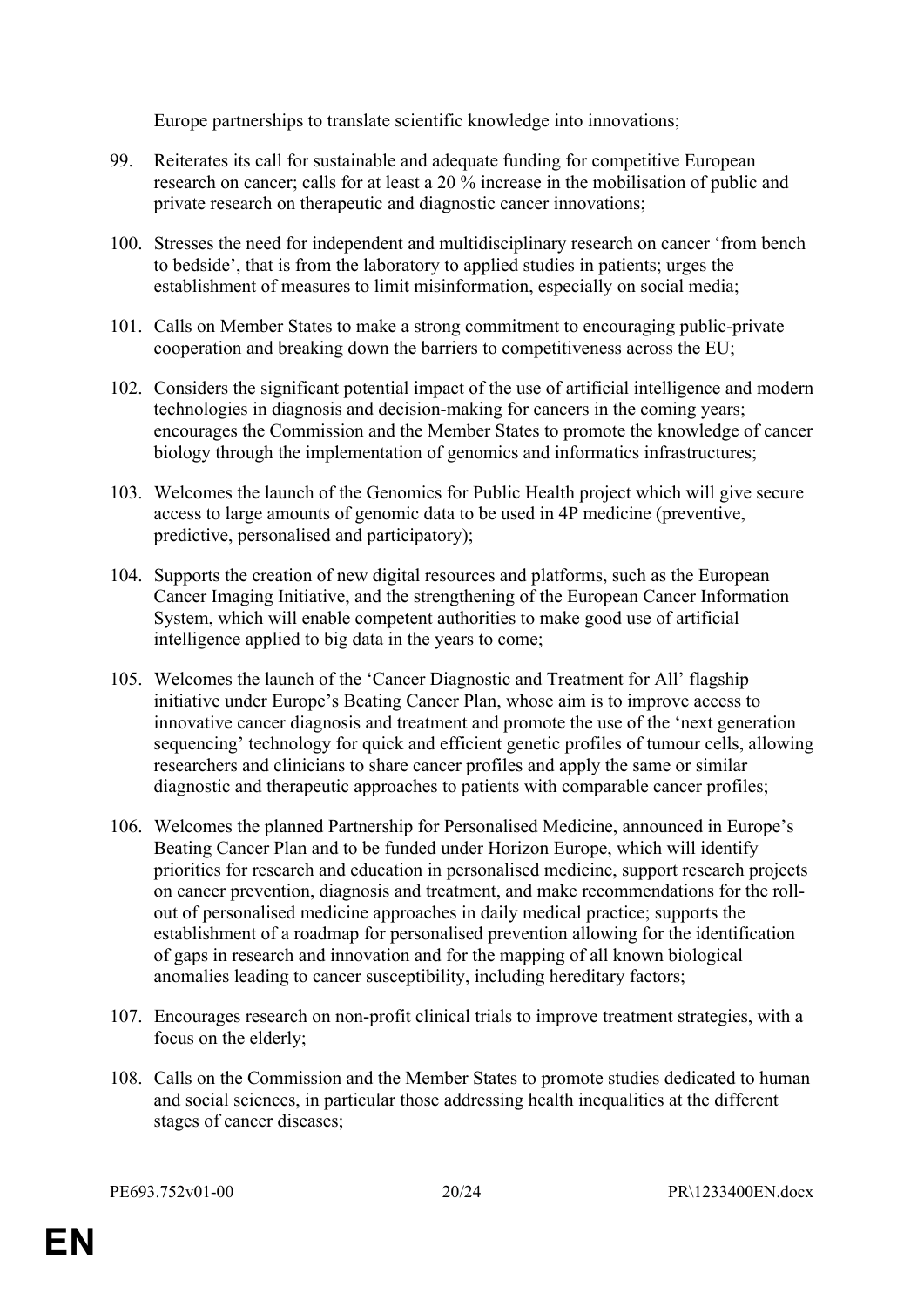- 109. Considers that the Commission and the Member States should support the development of European multicentre clinical trials;
- 110. Supports clinical research to evaluate the feasibility, efficacy and cost-effectiveness of non-treatment-related interventions, such as studies on health determinants (including environmental factors) and quality of life;
- 111. Strongly believes that patient associations should be involved in defining research endpoints for clinical trials, in order to ensure that the trials address the unmet needs of European patients; considers that the final results of the trials should be communicated to the participating patients and to the public;
- 112. Advocates more transparency in the process of research into and the development of cancer treatments, including the establishment of a portal to allow patients access to information on the available clinical trials in Europe;

#### *II. Shared knowledge*

- 113. Considers that the sharing of expertise, data, training programmes and communication tools is needed to improve the knowledge of cancer among both health professionals and patients; stresses the sensitive nature of health data and calls for full compliance with Regulation (EU) 2016/679 of 27 April 2016 on the protection of natural persons with regard to the processing of personal data and on the free movement of such data (General Data Protection Regulation)<sup>36</sup>;
- 114. Asks the Commission to assess the functioning of the European Reference Networks (ERNs), especially their role in gathering and sharing expertise and best practices, thus rationalising patient referral in the management of rare cancers, which affect an estimated 5.1 million patients across Europe and require cooperation on a large scale;
- 115. Emphasises the need to secure sustained long-term funding for the ERNs; supports the expansion of the ERNs to specific types of cancer (rare, complex, poorly curable) and paediatric cancers;
- 116. Believes that the revamping of ERNs will necessarily involve the participation of all Member States in existing ERNs, with each Member State having at least one 'full' or 'affiliate' member in each ERN, the facilitation of the individual patient journey through the effective collaboration of national contact points with ERNs, the evaluation of the functioning of the ERNs by sharing data on their performance and networking in the field of rare cancers, the deployment of telemedicine tools allowing for the sharing of case records and imaging results, and the allocation of adequate and long-term funding, both at Union (EU4Health) and national level;
- 117. Encourages Member States to support a dedicated and tailored approach to rare cancers in adults and paediatric cancers, taking stock of EU initiatives, and to fully integrate ERNs into their national healthcare systems;
- 118. Recalls that the Joint Research Centre has taken an active role in supporting the

<sup>36</sup> OJ L 119, 4.5.2016, p. 1.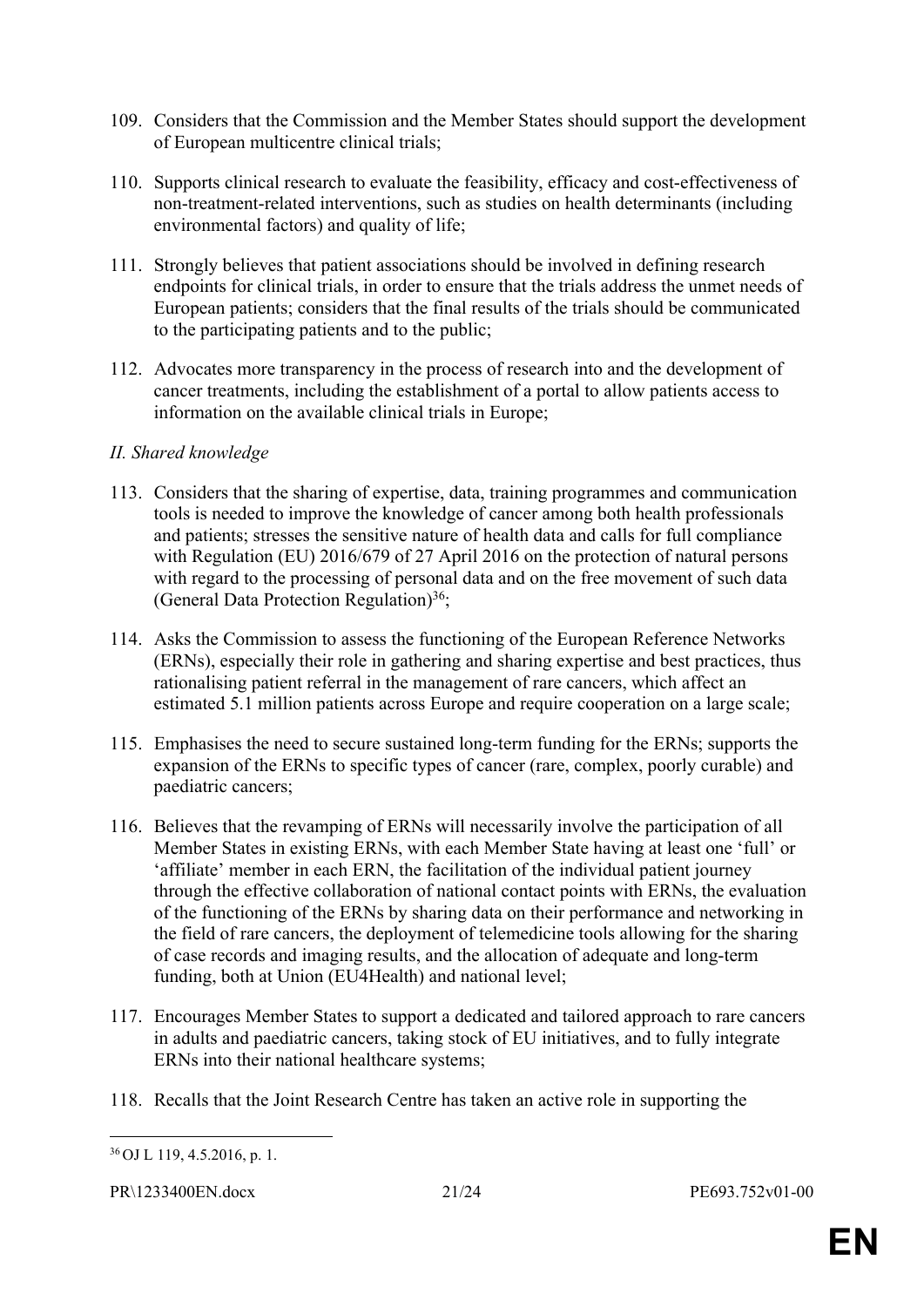activities and harnessing the data of cancer registries; considers that the mandate, funding and political support for the Joint Research Centre to continue and accelerate its coordinating work with cancer registries should be strengthened;

- 119. Welcomes the launch of a Knowledge Centre on Cancer in 2021, announced in Europe's Beating Cancer Plan, in order to contribute to the exchanges and coordination of scientific and technical initiatives related to cancer at EU level; believes that this knowledge centre should be based on data screening, ERN reports and cancer registries, and be part of a European Cancer Institute;
- 120. Recommends the creation of at least one cancer registry in each EU region, including remote and outermost regions; supports the strengthening of the capacity of national cancer registries to collect data (including lifestyle and socio-economic information) to better identify the causes of inequalities in cancer incidence, prevalence and survival; asks Member States to ensure the comparability of data sources and the interoperability of regional and national cancer registries;
- 121. Strongly supports the creation of a Cancer Inequalities Registry at European level, announced in Europe's Beating Cancer Plan, in order to identify trends, disparities, inequalities and inequities between and within Member States; believes that this registry will help to identify challenges and specific areas of action so as to guide investment and intervention at EU, national and regional level;
- 122. Supports the Commission's intention to enable cancer patients to securely access and share electronic health records across borders; considers that the Commission could lay the foundation for the European Health Data Space, in association with Digital Health Europe, by collecting and analysing anonymised medical data (from cancer registries, hospitals, academic clinical trials and cohorts) and biological data (from blood and tumour samples) in a European Cancer Cloud hosted by a European Cancer Institute; encourages the use of health data for non-commercial purposes ('data altruism'); welcomes the planned creation of a virtual European Cancer Patient Digital Centre under Horizon Europe's Mission on Cancer in order to support a standardised approach to the participation of willing patients in the deposit and exchange of their health data; recommends the inclusion of patients in any actions related to the storage and use of health data for policy-making and research purposes; welcomes the planned expansion of the European Cancer Information System before 2022;
- 123. Calls for improved standards in the education and training of health professionals; encourages common and multidisciplinary training programmes for health professionals in close collaboration with European learned societies; welcomes the launch of an interspecialty cancer training programme, which will involve cooperation between Member States via a European Cancer Institute;

#### *III. Creation of a European Cancer Institute*

- 124. Calls for the creation of a virtual European Cancer Institute, involving all stakeholders (representatives of each NCCP, patients' and caregivers' associations, learned societies etc.), in charge of the following missions:
	- a) coordinating the network of all NCCPs;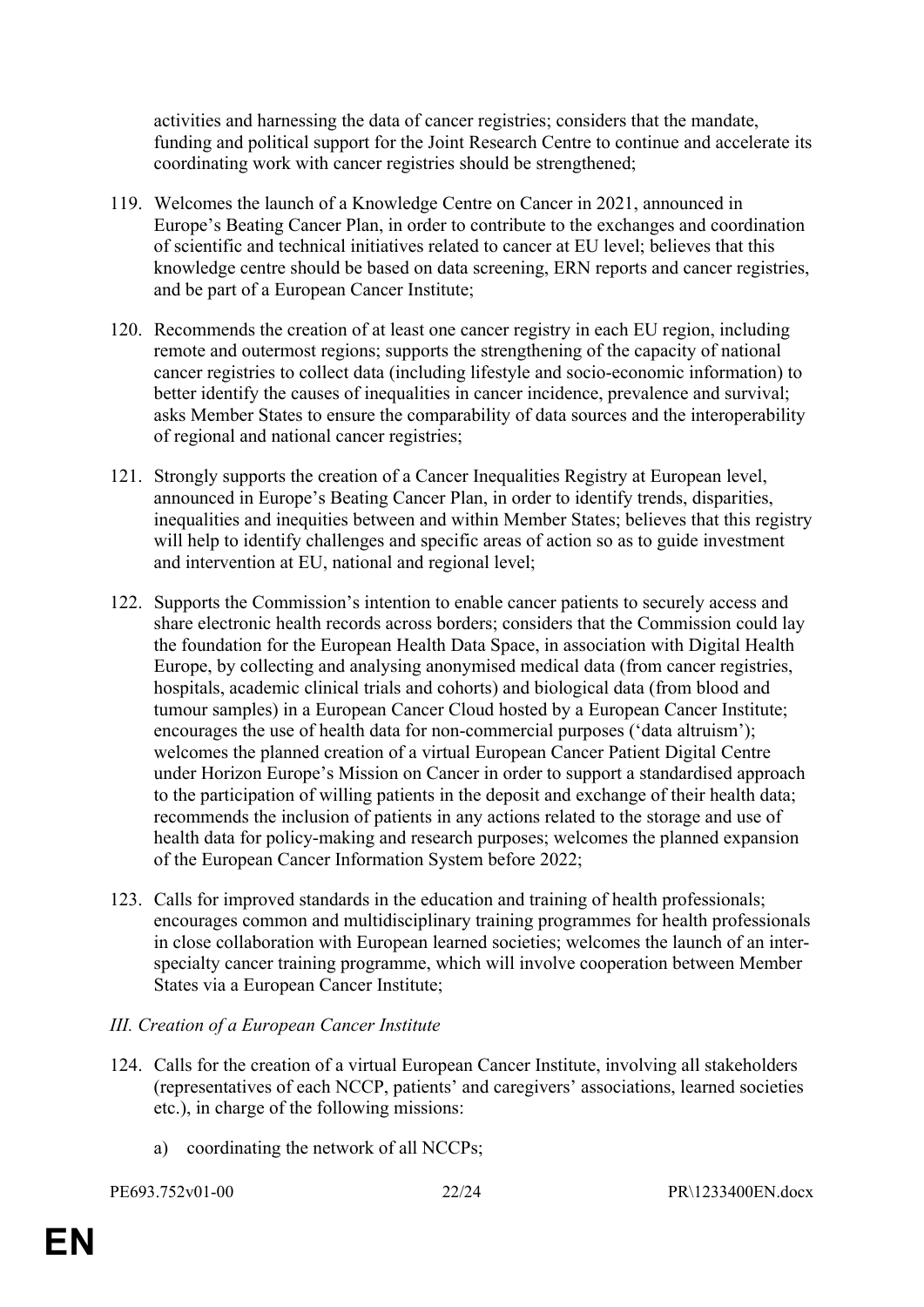- b) producing a European roadmap to trigger large-scale prevention campaigns and educational programmes on health promotion;
- c) coordinating the establishment of common quality criteria to guide the national accreditation of screening programmes, cancer registries and cancer care centres;
- d) hosting the planned Knowledge Centre on Cancer; drafting annual reports and establishing frameworks to improve data collection from screening programmes, cancer registries and ERNs at EU level;
- e) coordinating the exchange of best practices and results between the ERNs and the Comprehensive Cancer Centres;
- f) generating a comprehensive model based on Europe's Beating Cancer Plan and Horizon Europe in order to identify research priorities and possibly enable the development of a coordinated and efficient cancer research force in Europe;
- g) facilitating the sharing of anonymised data, collected in a European Cancer Cloud, for clinicians and researchers;
- h) supporting common training programmes for health professionals, patients and caregivers;
- i) delivering updated, certified and transparent information to citizens and professionals on cancer causes, treatments and EU legislation;
- j) monitoring the level of implementation of relevant recommendations in the Member States' NCCPs;
- k) proposing measurable and reproducible indicators for the main outcomes outlined in Europe's Beating Cancer Plan;

#### *IV. Financing Europe's Beating Cancer Plan*

- 125. Emphasises that Europe's Beating Cancer Plan should not only be seen as a political commitment to driving change but as a set of concrete and ambitious initiatives that will support, coordinate and complement Member States' efforts to reduce the suffering caused by cancer; stresses that, in order for the initiatives outlined in the Plan to be translated into concrete actions, these initiatives have to be adequately funded; underlines, however, the differing capacity of Member States to absorb the funds dedicated to healthcare programmes thus far;
- 126. Calls on the Member States to ensure that enough funds are allocated for the appropriate implementation of the Plan and of their respective NCCPs; considers that no more than 30 % of Europe's Beating Cancer Plan should be allocated to the implementation of the NCCPs;
- 127. Welcomes the funding plan of EUR 4 billion and notes the complementarity of the sources of funding as set out in the Plan itself; recalls that the Plan will benefit from different sources of funding, such as the EU4Health, Horizon Europe and Digital